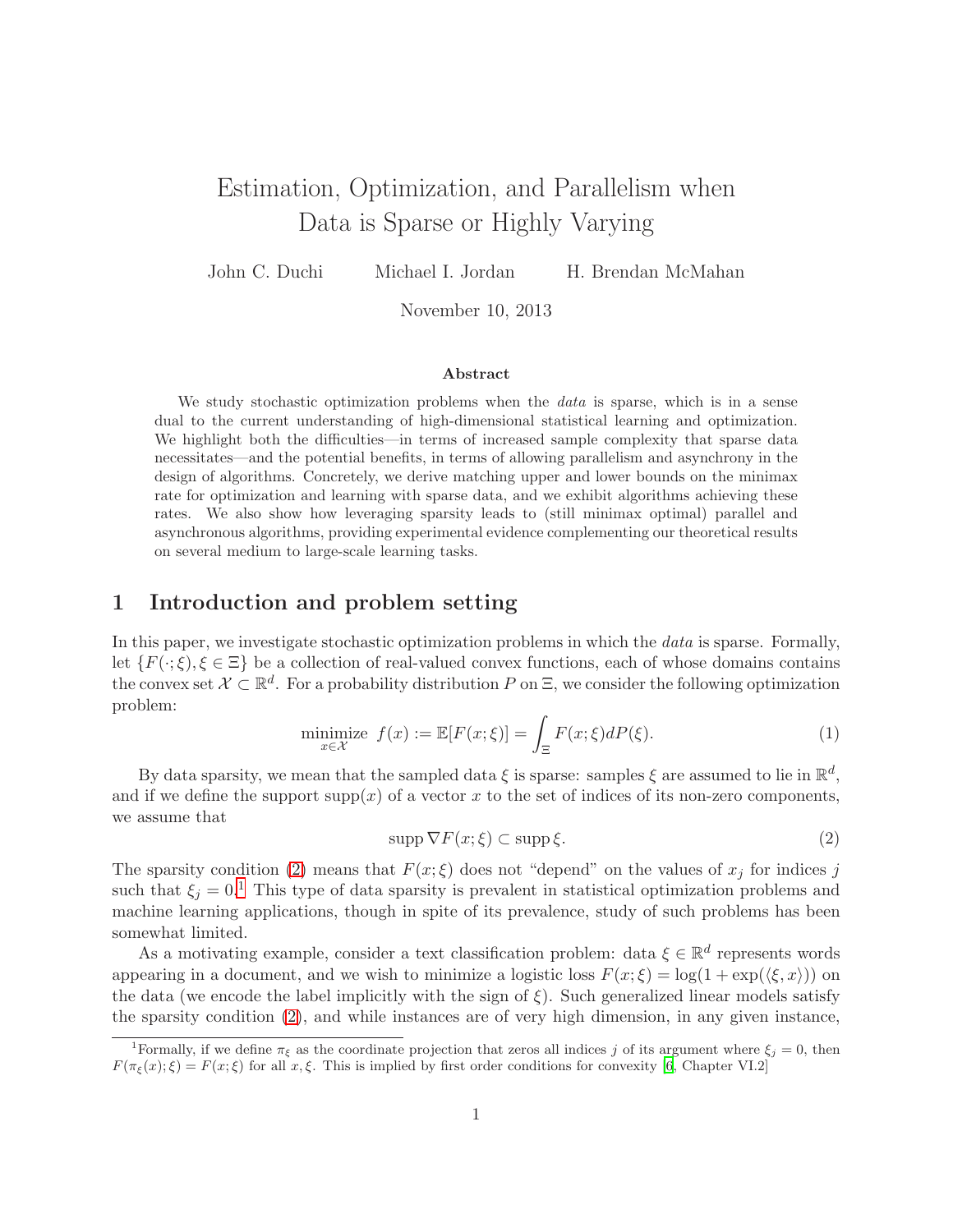very few entries of  $\xi$  are non-zero [\[8\]](#page-12-1). From a modelling perspective, it thus makes sense to allow a *dense* predictor x: any non-zero entry of  $\xi$  is potentially relevant and important. In a sense, this is dual to the standard approaches to high-dimensional problems; one usually assumes that the data  $\xi$  may be dense, but there are only a few relevant features, and thus a parsimonious model x is desirous  $[2]$ . So while such sparse data problems are prevalent—natural language processing, information retrieval, and other large data settings all have significant data sparsity—they do not appear to have attracted as much study as their high-dimensional "duals" of dense data and sparse predictors.

In this paper, we investigate algorithms and their inherent limitations for solving problem [\(1\)](#page-0-2) under natural conditions on the data generating distribution. Recent work in the optimization and machine learning communities has shown that data sparsity can be leveraged to develop parallel optimization algorithms [\[12](#page-12-3), [13,](#page-12-4) [14](#page-12-5)], but the authors do not study the statistical effects of data sparsity. In recent work, Duchi et al. [\[4\]](#page-12-6) and McMahan and Streeter [\[9\]](#page-12-7) develop "adaptive" stochastic gradient algorithms designed to address problems in sparse data regimes [\(2\)](#page-0-0). These algorithms exhibit excellent practical performance and have theoretical guarantees on their convergence, but it is not clear if they are optimal—in the sense that no algorithm can attain better statistical performance—or whether they can leverage parallel computing as in the papers [\[12,](#page-12-3) [14](#page-12-5)].

In this paper, we take a two-pronged approach. First, we investigate the fundamental limits of optimization and learning algorithms in sparse data regimes. In doing so, we derive lower bounds on the optimization error of *any* algorithm for problems of the form [\(1\)](#page-0-2) with sparsity condition [\(2\)](#page-0-0). These results have two main implications. They show that in some scenarios, learning with sparse data is quite difficult, as essentially each coordinate  $j \in [d]$  can be relevant and must be optimized for. In spite of this seemingly negative result, we are also able to show that the ADAGRAD algorithms of  $[4, 9]$  $[4, 9]$  are optimal, and we show examples in which their dependence on the dimension d can be made exponentially better than standard gradient methods.

As the second facet of our two-pronged approach, we study how sparsity may be leveraged in parallel computing frameworks to give substantially faster algorithms that still achieve optimal sample complexity in terms of the number of samples  $\xi$  used. We develop two new algorithms, asynchronous dual averaging (ASYNCDA) and asynchronous ADAGRAD (ASYNCADAGRAD), which allow asynchronous parallel solution of the problem [\(1\)](#page-0-2) for general convex f and  $\mathcal{X}$ . Combining insights of [Niu et al.'](#page-12-3)s HOGWILD!  $[12]$  $[12]$  with a new analysis, we prove our algorithms can achieve linear speedup in the number of processors while maintaining optimal statistical guarantees. We also give experiments on text-classification and web-advertising tasks to illustrate the benefits of the new algorithms.

Notation For a convex function  $x \mapsto f(x)$ , we let  $\partial f(x)$  denote its subgradient set at x (if f has two arguments, we say  $\partial_x f(x, y)$  is the subgradient w.r.t. x). For a positive semi-definite matrix A, we let  $\lVert \cdot \rVert_A$  be the (semi)norm defined by  $\lVert v \rVert_A^2$  $A^2_A := \langle v, Av \rangle$ , where  $\langle \cdot, \cdot \rangle$  is the standard inner product. We let  $1\{\cdot\}$  be the indicator function, which is 1 when its argument is true and 0 otherwise.

# <span id="page-1-0"></span>2 Minimax rates for sparse optimization

We begin our study of sparse optimization problems by establishing their fundamental statistical and optimization-theoretic properties. To do this, we derive bounds on the minimax convergence rate of any algorithm for such problems. Formally, let  $\hat{x}$  denote any estimator for a minimizer of the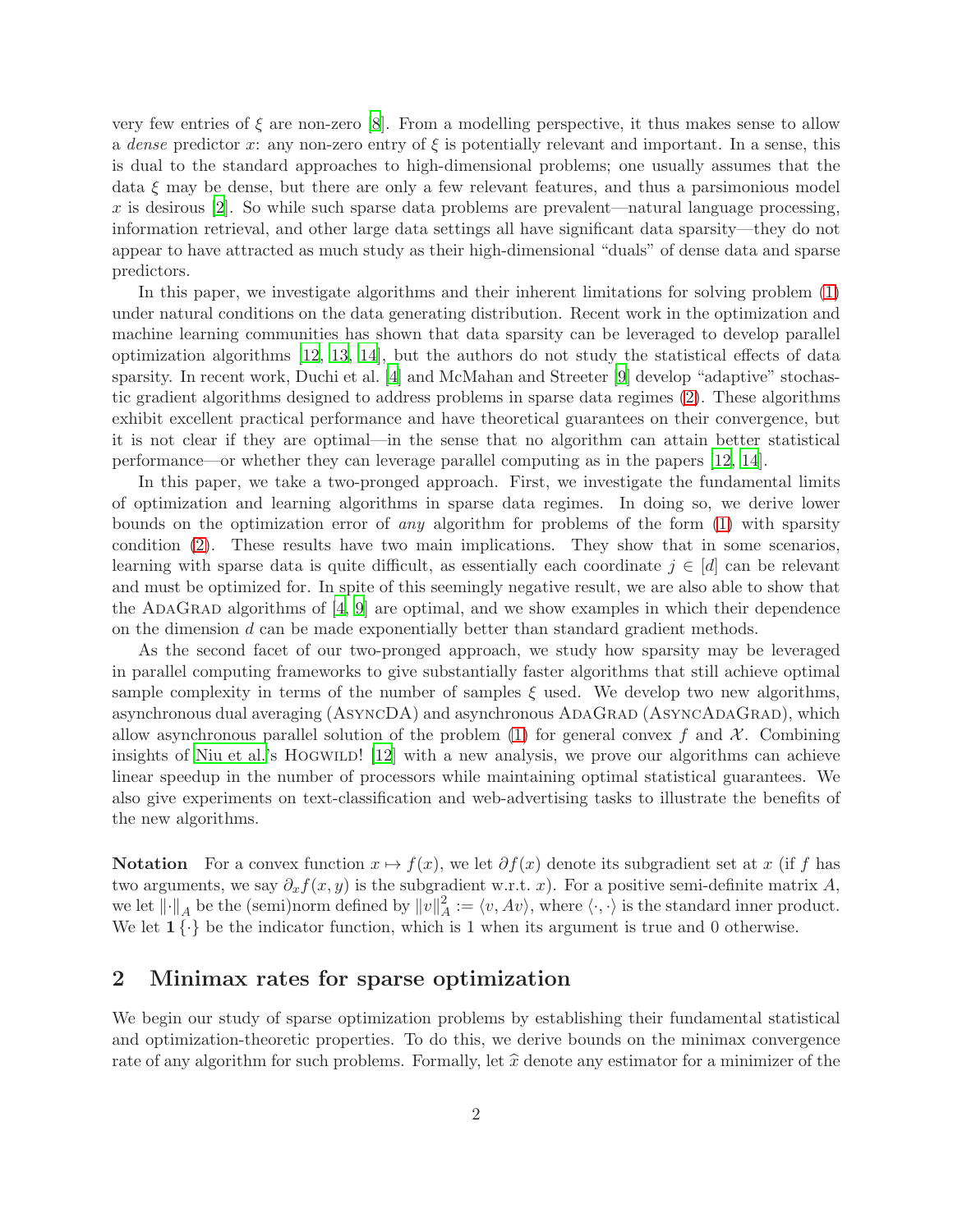objective [\(1\)](#page-0-2). We define the optimality gap  $\epsilon_N$  for the estimator  $\hat{x}$  based on N samples  $\xi^1, \ldots, \xi^N$ from the distribution  $P$  as

$$
\epsilon_N(\widehat{x}, F, \mathcal{X}, P) := f(\widehat{x}) - \inf_{x \in \mathcal{X}} f(x) = \mathbb{E}_P \left[ F(\widehat{x}; \xi) \right] - \inf_{x \in \mathcal{X}} \mathbb{E}_P \left[ F(x; \xi) \right].
$$

This quantity is a random variable, since  $\hat{x}$  is a random variable (it is a function of  $\xi^1, \ldots, \xi^N$ ). To define the minimax error, we thus take expectations of the quantity  $\epsilon_N$ , though we require a bit more than simply  $\mathbb{E}[\epsilon_N]$ . We let P denote a collection of probability distributions, and we consider a collection of loss functions F specified by a collection F of convex losses  $F : \mathcal{X} \times \xi \to \mathbb{R}$ . We can then define the minimax error for the family of losses  $\mathcal F$  and distributions  $\mathcal P$  as

$$
\epsilon_N^*(\mathcal{X}, \mathcal{P}, \mathcal{F}) := \inf_{\widehat{x}} \sup_{P \in \mathcal{P}} \sup_{F \in \mathcal{F}} \mathbb{E}_P[\epsilon_N(\widehat{x}, F, \mathcal{X}, P)],\tag{3}
$$

where the infimum is taken over all possible estimators (optimization schemes)  $\hat{x}$ .

### 2.1 Minimax lower bounds

Let us now give a more precise characterization of the (natural) set of sparse optimization problems we consider to provide the lower bound. For the next proposition, we let  $\mathcal P$  consist distributions supported on  $\Xi = \{-1, 0, 1\}^d$ , and we let  $p_j := P(\xi_j \neq 0)$  be the marginal probability of appearance of feature  $j$   $(j \in \{1, ..., d\})$ . For our class of functions, we set F to consist of functions F satisfying the sparsity condition [\(2\)](#page-0-0) and with the additional constraint that for  $g \in \partial_x F(x;\xi)$ , we have that the j<sup>th</sup> coordinate  $|g_j| \leq M_j$  for a constant  $M_j < \infty$ . We obtain

<span id="page-2-0"></span>Proposition 1. *Let the conditions of the preceding paragraph hold. Let* R *be a constant such that*  $\mathcal{X} \supset [-R, R]^d$ . Then

$$
\epsilon_N^*(\mathcal{X}, \mathcal{P}, \mathcal{F}) \ge \frac{1}{8} R \sum_{j=1}^d M_j \min\left\{ p_j, \frac{\sqrt{p_j}}{\sqrt{N \log 3}} \right\}.
$$

We provide the proof of Proposition [1](#page-2-0) in Appendix [A.1,](#page-13-0) providing a few remarks here. We begin by giving a corollary to Proposition [1](#page-2-0) that follows when the data  $\xi$  obeys a type of power law: let  $p_0 \in [0, 1]$ , and assume that  $P(\xi_j \neq 0) = p_0 j^{-\alpha}$ . We have

<span id="page-2-2"></span>**Corollary 2.** Let  $\alpha \geq 0$ . Let the conditions of Proposition [1](#page-2-0) hold with  $M_i \equiv M$  for all j, and assume the power law condition  $P(\xi_j \neq 0) = p_0j^{-\alpha}$  on coordinate appearance probabilities. Then

*(1)* If  $d > (p_0 N)^{1/\alpha}$ ,

$$
\epsilon^*_N(\mathcal{X},\mathcal{P},\mathcal{F})\geq \frac{MR}{8}\left[\frac{2}{2-\alpha}\sqrt{\frac{p_0}{N}}\left((p_0N)^{\frac{2-\alpha}{2\alpha}}-1\right)+\frac{p_0}{1-\alpha}\left(d^{1-\alpha}-\left(p_0N\right)^{\frac{1-\alpha}{\alpha}}\right)\right].
$$

<span id="page-2-1"></span>*(2)* If  $d \leq (p_0 N)^{1/\alpha}$ ,

$$
\epsilon^*_N(\mathcal{X}, \mathcal{P}, \mathcal{F}) \ge \frac{MR}{8} \sqrt{\frac{p_0}{N}} \left( \frac{1}{1 - \alpha/2} d^{1 - \frac{\alpha}{2}} - \frac{1}{1 - \alpha/2} \right).
$$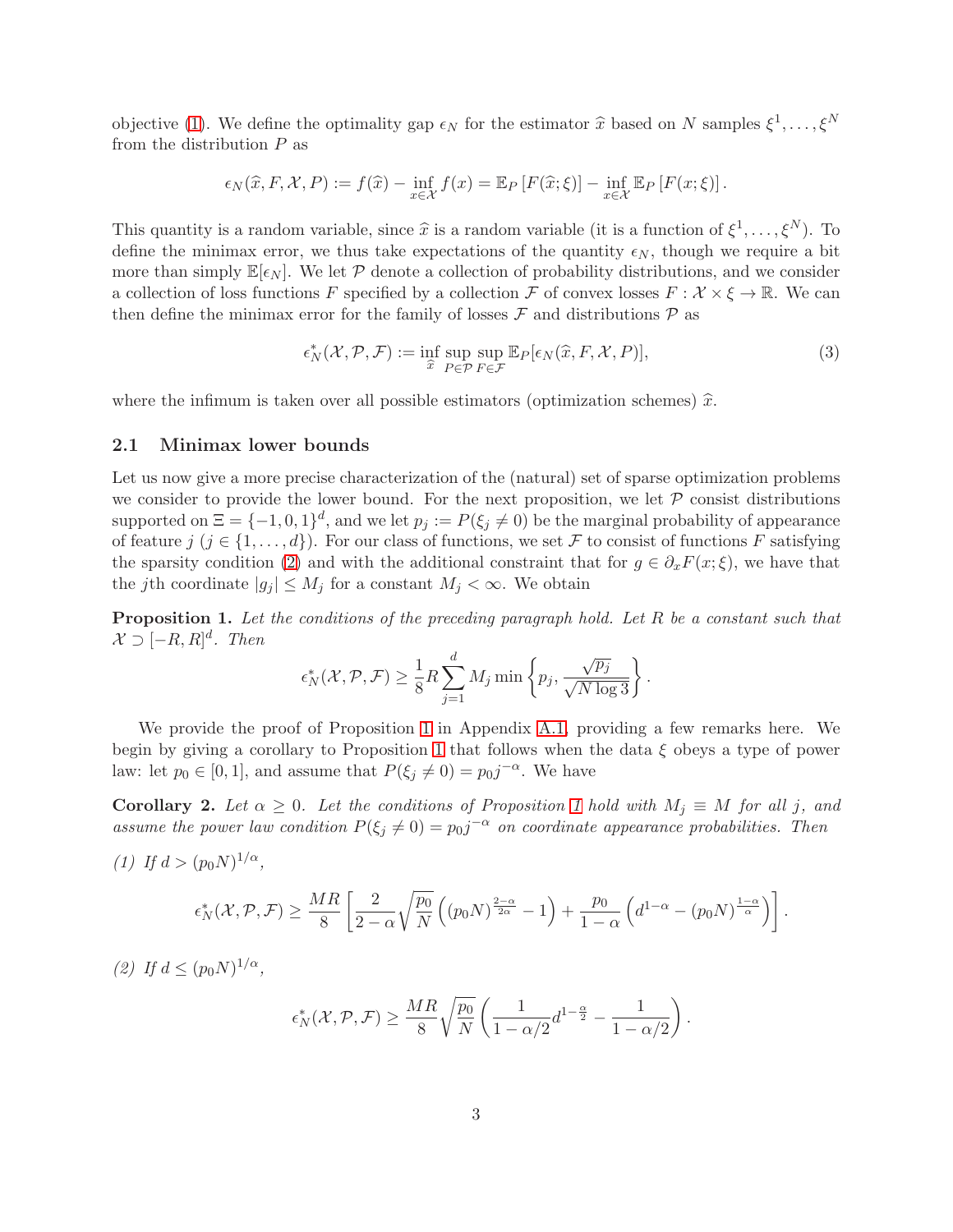For simplicity assume that the features are not too extraordinarly sparse, say, that  $\alpha \in [0,2]$ , and that number of samples is large enough that  $d \leq (p_0 N)^{1/\alpha}$ . Then we find ourselves in regime [\(2\)](#page-2-1) of Corollary [2,](#page-2-2) so that the lower bound on optimization error is of order

<span id="page-3-1"></span>
$$
MR\sqrt{\frac{p_0}{N}}d^{1-\frac{\alpha}{2}} \text{ when } \alpha < 2, \quad MR\sqrt{\frac{p_0}{N}}\log d \text{ when } \alpha \to 2, \text{ and } MR\sqrt{\frac{p_0}{N}} \text{ when } \alpha > 2. \tag{4}
$$

These results beg the question of tightness: are they improvable? As we see presently, they are not.

### <span id="page-3-2"></span>2.2 Algorithms for attaining the minimax rate

The lower bounds specified by Proposition [1](#page-2-0) and the subsequent specializations are sharp, meaning that they are unimprovable by more than constant factors. To show this, we review a few stochastic gradient algorithms. We first recall stochastic gradient descent, after which we review the dual averaging methods and an extension of both.

We begin with stochastic gradient descent (SGD): for this algorithm, we repeatedly sample  $\xi \sim P$ , compute  $g \in \partial_x F(x;\xi)$ , then perform the update  $x \leftarrow \Pi_{\mathcal{X}}(x - \eta g)$ , where  $\eta$  is a stepsize parameter and  $\Pi_{\mathcal{X}}$  denotes Euclidean projection onto  $\mathcal{X}$ . Then standard analyses of stochastic gradient descent (e.g. [\[10](#page-12-8)]) show that after N samples  $\xi$ , in our setting the SGD estimator  $\hat{x}(N)$ satisfies

<span id="page-3-0"></span>
$$
\mathbb{E}[f(\widehat{x}(N))] - \inf_{x \in \mathcal{X}} f(x) \le \mathcal{O}(1) \frac{R_2 M \sqrt{\sum_{j=1}^d p_j}}{\sqrt{N}},\tag{5}
$$

where  $R_2$  denotes the  $\ell_2$ -radius of X. Dual averaging, due to Nesterov [\[11\]](#page-12-9) and referred to as "follow the regularized leader" in the machine learning literature (see, e.g., the survey article by Hazan [\[5](#page-12-10)]) is somewhat more complex. In dual averaging, one again samples  $g \in \partial_x F(x;\xi)$ , but instead of updating the parameter vector x one updates a dual vector  $z$  by  $z \leftarrow z + q$ , then computes

$$
x \leftarrow \underset{x \in \mathcal{X}}{\operatorname{argmin}} \left\{ \langle z, x \rangle + \frac{1}{\eta} \psi(x) \right\},\
$$

where  $\psi(x)$  is a strongly convex function defined over X (often one takes  $\psi(x) = \frac{1}{2} ||x||_2^2$  $2^2$ ). The dual averaging algorithm, as we shall see, is somewhat more natural in asynchronous and parallel computing environments, and it enjoys the same type of convergence guarantees [\(5\)](#page-3-0) as SGD.

The ADAGRAD algorithm  $[4, 9]$  $[4, 9]$  $[4, 9]$  is a slightly more complicated extension of the preceding stochastic gradient methods. It maintains a diagonal matrix  $S$ , where upon receiving a new sample  $\xi$ , ADAGRAD performs the following: it computes  $g \in \partial_x F(x;\xi)$ , then updates

$$
S_j \leftarrow S_j + g_j^2 \text{ for } j \in [d].
$$

Depending on whether the dual averaging or stochastic gradient descent (SGD) variant is being used, AdaGrad performs one of two updates. In the dual averaging case, it maintains the dual vector z, which is updated by  $z \leftarrow z + g$ ; in the SGD case, the parameter x is maintained. The updates for the two cases are then

$$
x \leftarrow \underset{x' \in \mathcal{X}}{\operatorname{argmin}} \left\{ \left\langle g, x' \right\rangle + \frac{1}{2\eta} \left\langle x' - x, S^{\frac{1}{2}}(x' - x) \right\rangle \right\}
$$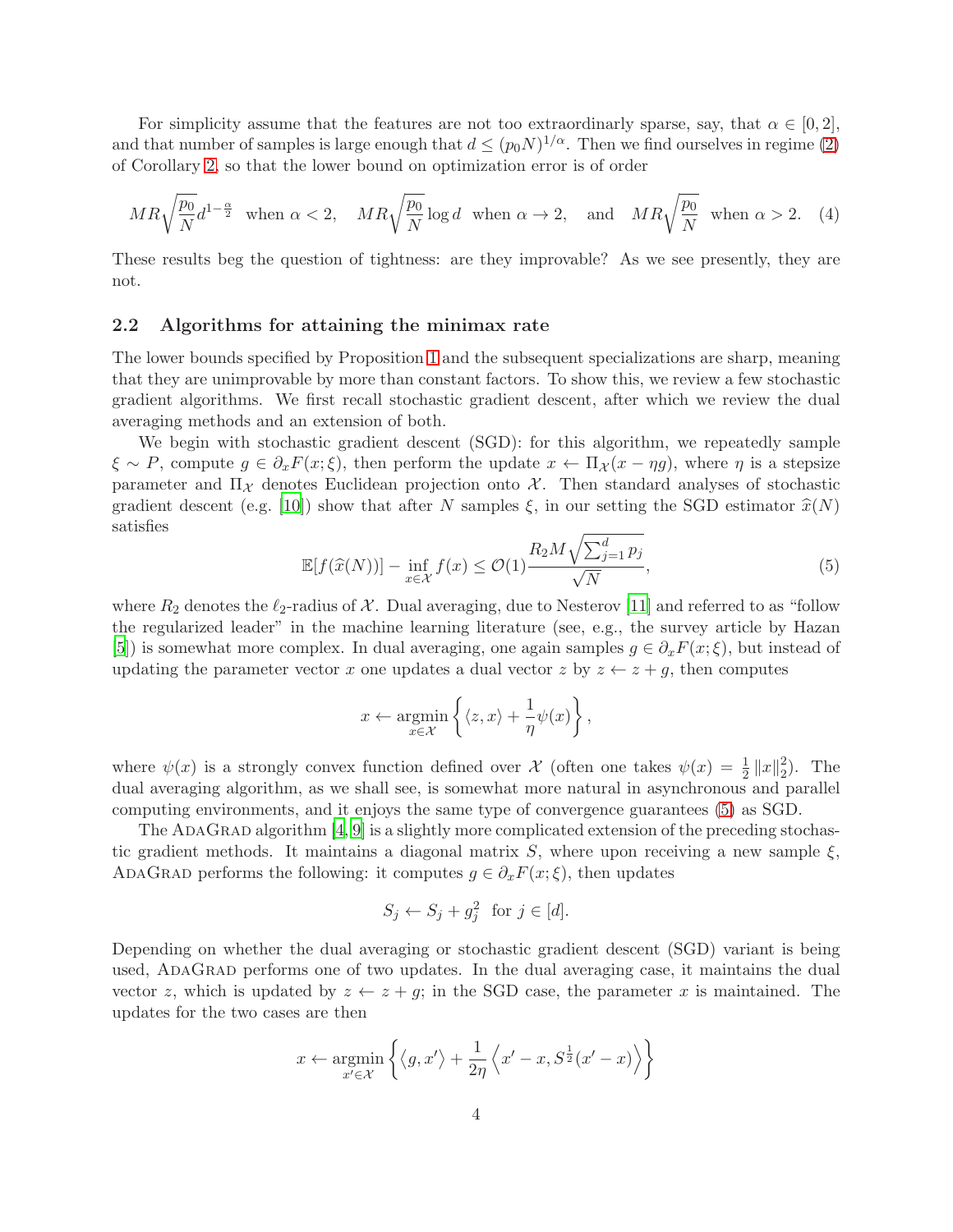for stochastic gradient descent and

$$
x \leftarrow \operatornamewithlimits{argmin}_{x' \in \mathcal{X}} \left\{ \left\langle z, x' \right\rangle + \frac{1}{2\eta} \left\langle x', S^{\frac{1}{2}} x' \right\rangle \right\}
$$

for dual averaging, where  $\eta$  is a stepsize. Then appropriate choice of  $\eta$  shows that after N samples  $\xi$ , the averaged parameter  $\hat{x}(N)$  ADAGRAD returns satisfies

<span id="page-4-0"></span>
$$
\mathbb{E}[f(\widehat{x}(N))] - \inf_{x \in \mathcal{X}} f(x) \le \mathcal{O}(1) \frac{R_{\infty} M}{\sqrt{N}} \sum_{j=1}^{d} \sqrt{p_j},\tag{6}
$$

where  $R_{\infty}$  denotes the  $\ell_{\infty}$ -radius of X (e.g. [\[4,](#page-12-6) Section 1.3 and Theorem 5], where one takes  $\eta \approx R_{\infty}$ ). By inspection, the ADAGRAD rate [\(6\)](#page-4-0) matches the lower bound in Proposition [1](#page-2-0) and is thus optimal. It is interesting to note, though, that in the power law setting of Corollary [2](#page-2-2) (recall the error order  $(4)$ ), a calculation shows that the multiplier for the SGD guarantee  $(5)$ becomes  $R_{\infty} \sqrt{d} \max\{d^{(1-\alpha)/2}, 1\}$ , while ADAGRAD attains rate at worst  $R_{\infty} \max\{d^{1-\alpha/2}, \log d\}$ (by evaluation of  $\sum_j \sqrt{p_j}$ ). Thus for  $\alpha > 1$ , the ADAGRAD rate is no worse, and for  $\alpha \geq 2$ , is more than  $\sqrt{d}/\log d$  better than SGD—an exponential improvement in the dimension.

## 3 Parallel and asynchronous optimization with sparsity

As we note in the introduction, recent works [\[12](#page-12-3), [14](#page-12-5)] have suggested that sparsity can yield benefits in our ability to *parallelize* stochastic gradient-type algorithms. Given the optimality of ADAGRADtype algorithms, it is natural to focus on their parallelization in the hope that we can leverage their ability to "adapt" to sparsity in the data. To provide the setting for our further algorithms, we first revisit [Niu et al.'](#page-12-3)s HOGWILD!.

The HOGWILD! algorithm of Niu et al. [\[12](#page-12-3)] is an asynchronous (parallelized) stochastic gradient algorithm that proceeds as follows. To apply HOGWILD!, we must assume the domain  $\mathcal{X}$  in prob-lem [\(1\)](#page-0-2) is a product space, meaning that it decomposes as  $\mathcal{X} = \mathcal{X}_1 \times \cdots \times \mathcal{X}_d$ , where  $\mathcal{X}_i \subset \mathbb{R}$ . Fix a stepsize  $\eta > 0$ . Then a pool of processors, each running independently, performs the following updates asynchronously to a centralized vector  $x$ :

- <span id="page-4-1"></span>1. Sample  $\xi \sim P$
- 2. Read x and compute  $g \in \partial_x F(x;\xi)$
- 3. For each j s.t.  $g_j \neq 0$ , update  $x_j \leftarrow \Pi_{\mathcal{X}_j}(x_j \eta g_j)$

Here  $\Pi_{\mathcal{X}_j}$  denotes projection onto the j<sup>th</sup> coordinate of the domain  $\mathcal{X}$ . The key of HOGWILD! is that in step [2,](#page-4-1) the parameter x at which  $g$  is calculated may be somewhat inconsistent—it may have received partial gradient updates from many processors—though for appropriate problems, this inconsistency is negligible. Indeed, Niu et al. [\[12\]](#page-12-3) show a linear speedup in optimization time as the number of independent processors grow; they show this empirically in many scenarios, providing a proof under the somewhat restrictive assumption that there is at most one non-zero entry in any gradient g.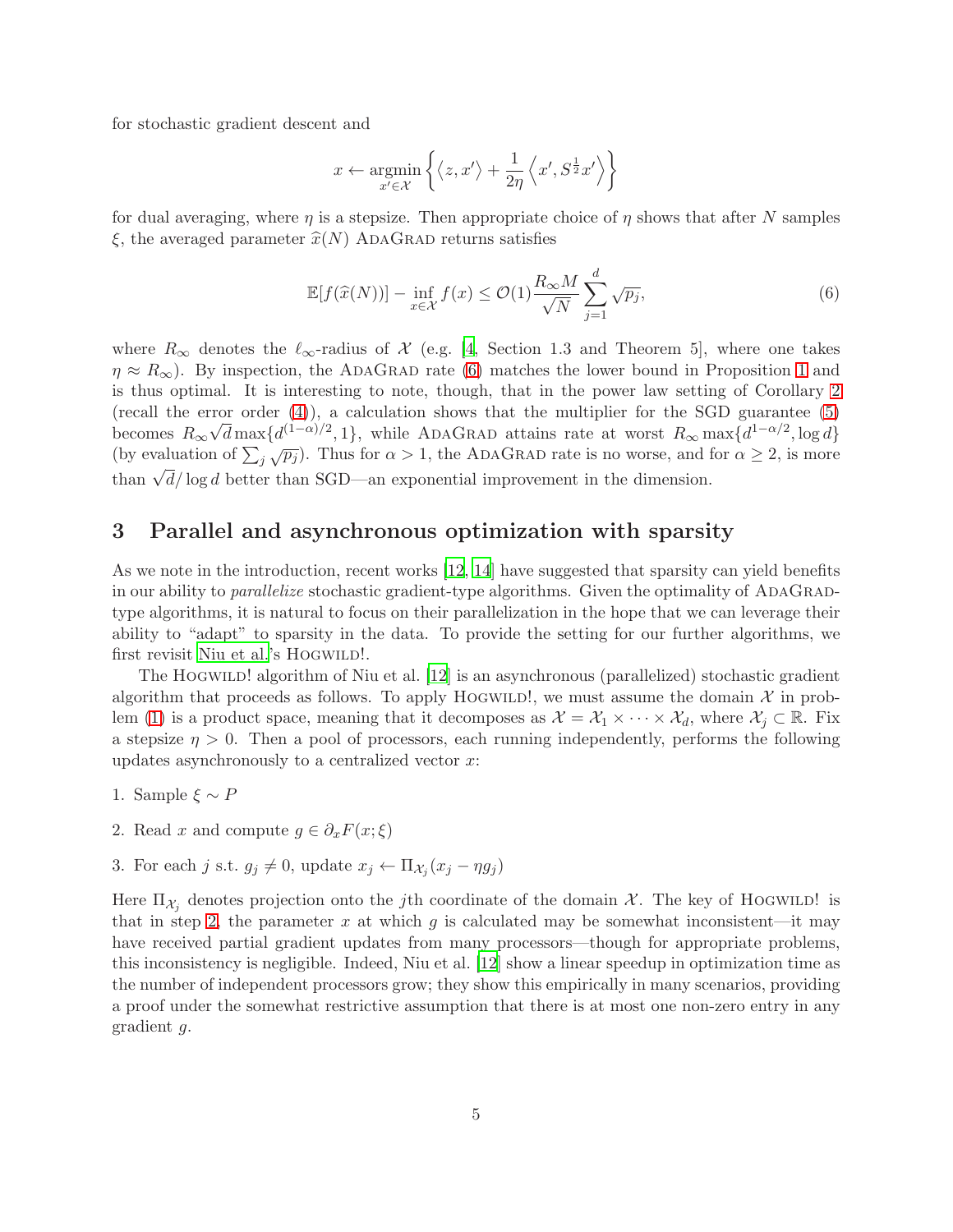### <span id="page-5-5"></span>3.1 Asynchronous dual averaging

One of the weaknesses of HOGWILD! is that, as written it appears to only be applicable to problems for which the domain X is a product space, and the known analysis assumes that  $||g||_0 = 1$ for all gradients g. In effort to alleviate these difficulties, we now develop and present our asynchronous dual averaging algorithm, AsyncDA. In AsyncDA, instead of asynchronously updating a centralized parameter vector  $x$ , we maintain a centralized dual vector  $z$ . A pool of processors performs asynchronous additive updates to z, where each processor repeatedly performs the following updates:

- <span id="page-5-0"></span>1. Read z and compute  $x := \operatorname{argmin}_{x \in \mathcal{X}} \left\{ \langle z, x \rangle + \frac{1}{\eta} \right\}$  $\frac{1}{\eta}\psi(x)\bigg\}$  // *Implicitly increment "time" counter* t and let  $x(t) = x$
- <span id="page-5-1"></span>2. Sample  $\xi \sim P$  and let  $g \in \partial_x F(x;\xi)$  // *Let*  $g(t) = g$ .
- 3. For  $j \in [d]$  such that  $g_j \neq 0$ , update  $z_j \leftarrow z_j + g_j$

Because the actual computation of the vector  $x$  in asynchronous dual averaging (ASYNCDA) is performed locally on each processor in step [1](#page-5-0) of the algorithm, the algorithm can be *executed* with any proximal function  $\psi$  and domain X. The only communication point between any of the processors is the addition operation in step [3.](#page-5-1) As noted by Niu et al. [\[12\]](#page-12-3), this operation can often be performed atomically on modern processors.

In our analysis of AsyncDA, and in our subsequent analysis of the adaptive methods, we require a measurement of time elapsed. With that in mind, we let  $t$  denote a time index that exists (roughly) behind-the-scenes. We let  $x(t)$  denote the vector  $x \in \mathcal{X}$  computed in the tth step [1](#page-5-0) of the ASYNCDA algorithm, that is, whichever is the  $t$ th  $x$  actually computed by any of the processors. We note that this quantity exists and is recoverable from the algorithm, and that it is possible to track the running sum  $\sum_{\tau=1}^{t} x(\tau)$ .

Additionally, we require two assumptions encapsulating the conditions underlying our analysis.

<span id="page-5-2"></span>Assumption A. *There is an upper bound* m *on the delay of any processor. In addition, for each*  $j \in [d]$  there is a constant  $p_j \in [0,1]$  such that  $P(\xi_j \neq 0) \leq p_j$ .

We also require an assumption about the continuity (Lipschitzian) properties of the loss functions being minimized; the assumption amounts to a second moment constraint on the sub-gradients of the instantaneous  $F$  along with a rough measure of the sparsity of the gradients.

<span id="page-5-3"></span>**Assumption B.** There exist constants M and  $(M_j)_{j=1}^d$  such that the following bounds hold for all  $x \in \mathcal{X}$ :  $\mathbb{E}[\|\partial_x F(x;\xi)\|_2^2]$  $\mathbb{Z}_2^2 \leq \mathsf{M}^2$  *and for each*  $j \in [d]$  *we have*  $\mathbb{E}[|\partial_{x_j}F(x;\xi)|] \leq p_j M_j$ *.* 

With these definitions, we have the following theorem, which captures the convergence behavior of ASYNCDA under the assumption that X is a Cartesian product, meaning that  $\mathcal{X} = \mathcal{X}_1 \times \cdots \times \mathcal{X}_d$ , where  $\mathcal{X}_j \subset \mathbb{R}$ , and that  $\psi(x) = \frac{1}{2} ||x||_2^2$ 2 . Note the algorithm itself can still be efficiently parallelized for more general convex  $\mathcal{X}$ , even if the theorem does not apply.

<span id="page-5-4"></span>Theorem 3. *Let Assumptions [A](#page-5-2) and [B](#page-5-3) and the conditions in the preceding paragraph hold. Then*

$$
\mathbb{E}\bigg[\sum_{t=1}^T F(x(t); \xi^t) - F(x^*; \xi^t)\bigg] \le \frac{1}{2\eta} \|x^*\|_2^2 + \frac{\eta}{2} T \mathsf{M}^2 + \eta T m \sum_{j=1}^d p_j^2 M_j^2.
$$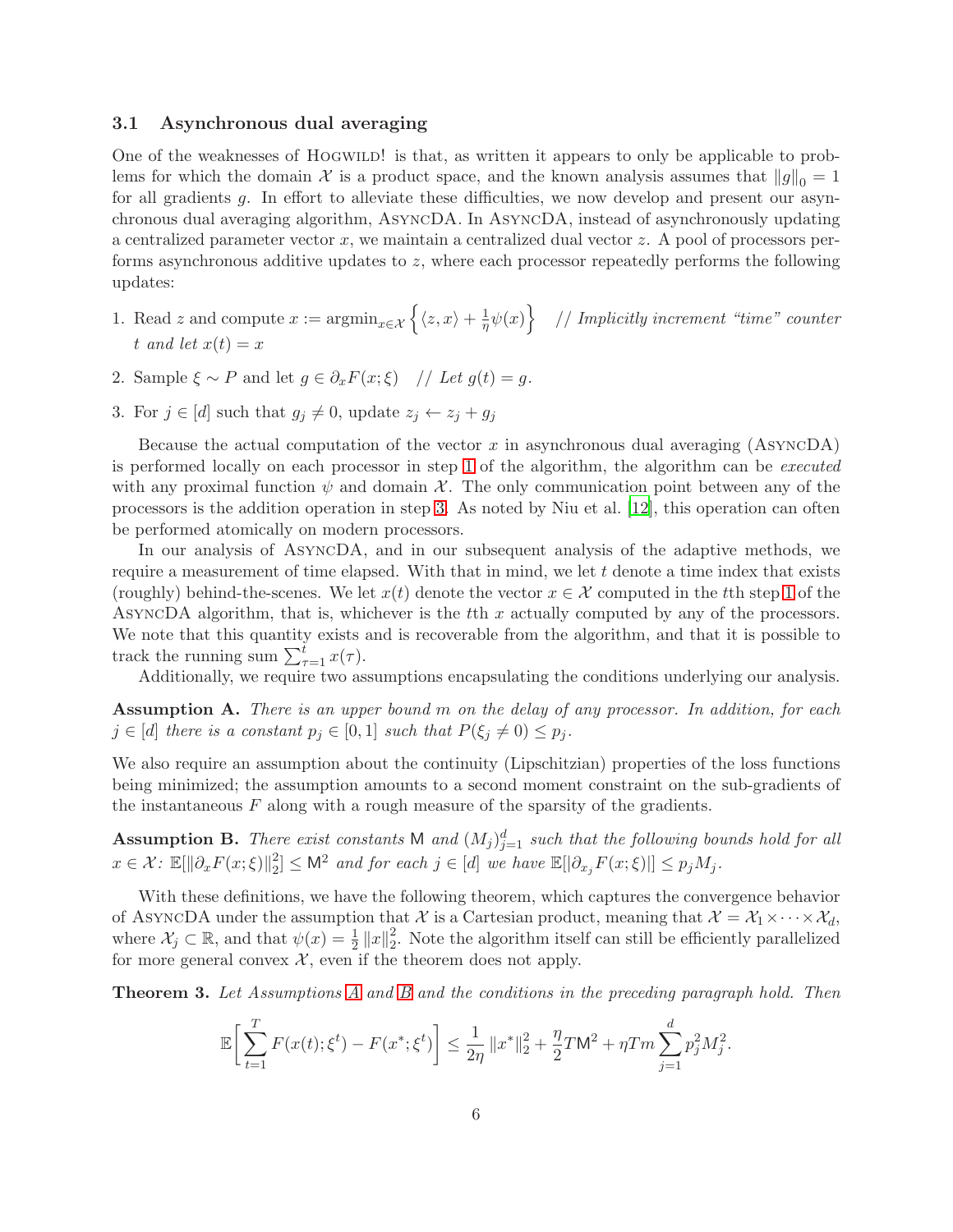We provide the proof of Theorem [3](#page-5-4) in Appendix [B.](#page-15-0)

As stated, the theorem is somewhat unwieldy, so we provide a corollary and a few remarks to explain and simplify the result. Under a more stringent condition that  $|\partial_{x_j}F(x;\xi)| \leq M_j$ , Assumption [A](#page-5-2) implies  $\mathbb{E}[\|\partial_x F(x;\xi)\|_2^2]$  $\sum_{j=1}^{d} p_j M_j^2$ . Thus, without loss of generality for the remainder of this section we take  $\mathsf{M}^2 = \sum_{j=1}^d p_j M_j^2$ , which serves as an upper bound on the Lipschitz continuity constant of the objective function  $f$ . We then obtain the following corollary.

<span id="page-6-0"></span>**Corollary 4.** Define  $\hat{x}(T) = \frac{1}{T} \sum_{t=1}^{T} x(t)$ , and set  $\eta = ||x^*||_2 / M\sqrt{T}$ . Then

$$
\mathbb{E}[f(\widehat{x}(T)) - f(x^*)] \le \frac{\mathsf{M} \|x^*\|_2}{\sqrt{T}} + m \frac{\|x^*\|_2}{2\mathsf{M}\sqrt{T}} \sum_{j=1}^d p_j^2 M_j^2
$$

Corollary [4](#page-6-0) is almost immediate. To see the result, note that since  $\xi^t$  is independent of  $x(t)$ , we have  $\mathbb{E}[F(x(t); \xi^t) | x(t)] = f(x(t));$  applying Jensen's inequality to  $f(\hat{x}(T))$  and performing an algebraic manipulation give the corollary.

If the data is suitably "sparse," meaning that  $p_i \leq 1/m$  (which may also occur if the data is of relatively high variance in Assumption [B\)](#page-5-3) the bound in Corollary [4](#page-6-0) simplifies to

<span id="page-6-1"></span>
$$
\mathbb{E}[f(\widehat{x}(T)) - f(x^*)] \le \frac{3}{2} \frac{\mathsf{M} \|x^*\|_2}{\sqrt{T}} = \frac{3}{2} \frac{\sqrt{\sum_{j=1}^d p_j M_j^2} \|x^*\|_2}{\sqrt{T}} \tag{7}
$$

which is the convergence rate of stochastic gradient descent (and dual averaging) even in non-which is the convergence rate of stochastic gradient descent (and data averaging) over in non-<br>asynchronous situations [\(5\)](#page-3-0). In non-sparse cases, setting  $\eta \propto ||x^*||_2 / \sqrt{mM^2T}$  in Theorem [3](#page-5-4) recovers the bound

$$
\mathbb{E}[f(\widehat{x}(T)) - f(x^*)] \leq \mathcal{O}(1) \sqrt{m} \cdot \frac{\mathsf{M} \left \| x^* \right \|_2}{\sqrt{T}}.
$$

The convergence guarantee [\(7\)](#page-6-1) shows that after T timesteps, we have error scaling  $1/\sqrt{T}$ ; however, if we have k processors, then updates can occur roughly  $k$  times as quickly, as all updates are asynchronous. Thus in time scaling as  $n/k$ , we can evaluate n gradient samples: a linear speedup.

### 3.2 Asynchronous AdaGrad

We now turn to extending ADAGRAD to asynchronous settings, developing ASYNCADAGRAD (asynchronous ADAGRAD). As in the ASYNCDA algorithm, ASYNCADAGRAD maintains a shared dual vector  $z$  among the processors, which is the sum of gradients observed; ASYNCADAGRAD also maintains the matrix S, which is the diagonal sum of squares of gradient entries (recall Section [2.2\)](#page-3-2). The matrix S is initialized as  $\text{diag}(\delta^2)$ , where  $\delta_j \geq 0$  is an initial value. Each processor asynchronously performs the following iterations:

- <span id="page-6-2"></span>1. Read S and z and set  $G = S^{\frac{1}{2}}$ . Compute  $x := \operatorname{argmin}_{x \in \mathcal{X}} \left\{ \langle z, x \rangle + \frac{1}{2n} \right\}$  $\frac{1}{2\eta} \langle x, Gx \rangle$  // *Implicitly increment "time" counter* t and let  $x(t) = x$ ,  $S(t) = S$
- 2. Sample  $\xi \sim P$  and let  $q \in \partial F(x;\xi)$
- 3. For  $j \in [d]$  such that  $g_j \neq 0$ , update  $S_j \leftarrow S_j + g_j^2$  and  $z_j \leftarrow z_j + g_j$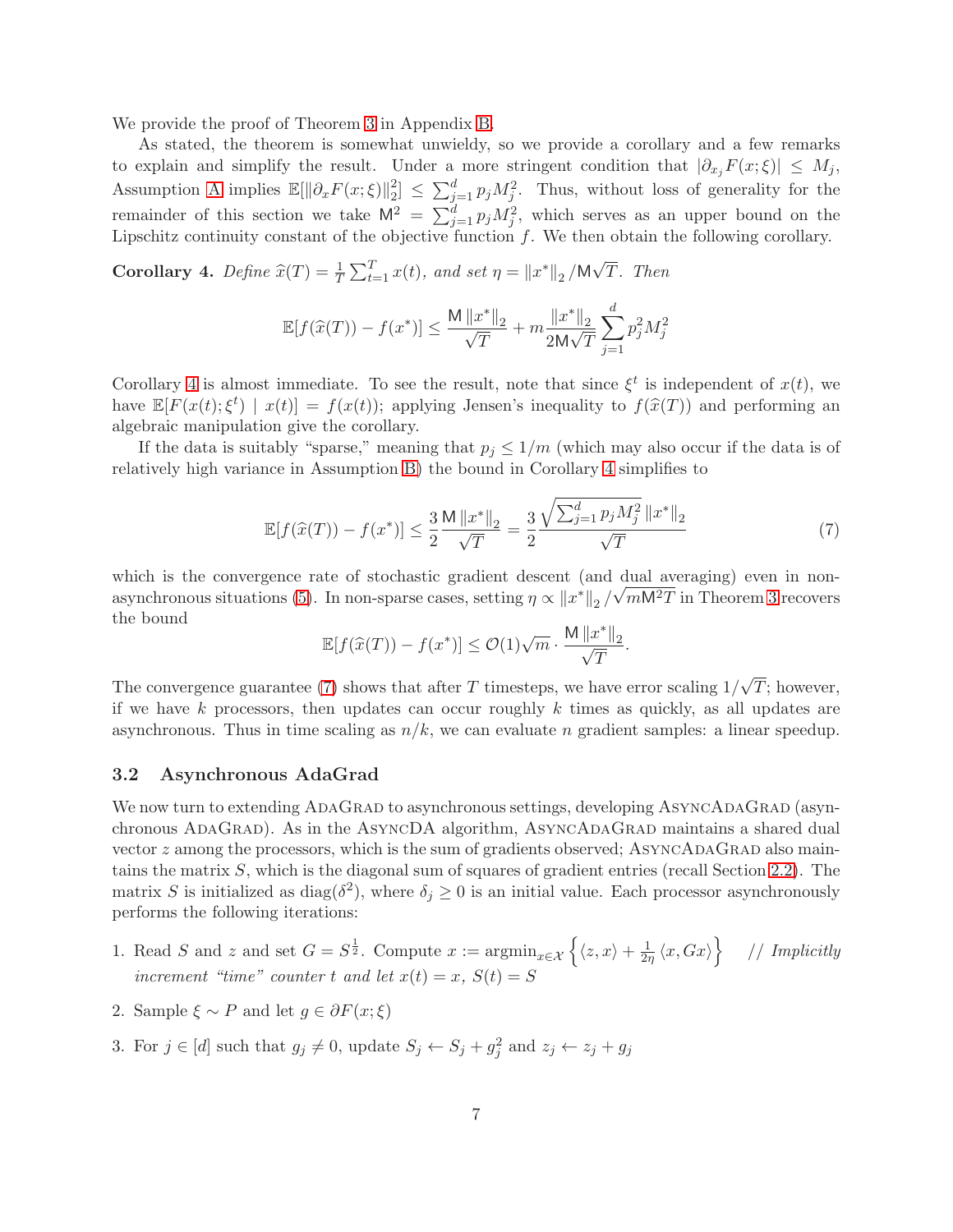As in the description of ASYNCDA, we note that  $x(t)$  is the vector  $x \in \mathcal{X}$  computed in the tth "step" of the algorithm (step [1\)](#page-6-2), and similarly associate  $\xi^t$  with  $x(t)$ .

To analyze AsyncAdaGrad, we make a somewhat stronger assumption on the sparsity properties of the losses F than Assumption [B.](#page-5-3)

<span id="page-7-0"></span>Assumption C. There exist constants  $(M_j)_{j=1}^d$  such that for any  $x \in \mathcal{X}$  and  $\xi \in \Xi$ , we have  $\mathbb{E}[(\partial_{x_j} F(x;\xi))^2 \mid \xi_j \neq 0] \leq M_j^2.$ 

Indeed, taking  $\mathsf{M}^2 = \sum_j p_j M_j^2$  shows that Assumption [C](#page-7-0) implies Assumption [B](#page-5-3) with specific constants. We then have the following convergence result, whose proof we provide defer to Appendix [C.](#page-18-0)

<span id="page-7-1"></span>Theorem 5. *In addition to the conditions of Theorem [3,](#page-5-4) let Assumption [C](#page-7-0) hold. Assume that*  $\delta^2 \geq M_j^2 m$  for all j and that  $\mathcal{X} \subset [-R_\infty, R_\infty]^d$ . Then

$$
\sum_{t=1}^T \mathbb{E}\left[F(x(t);\xi^t) - F(x^*;\xi^t)\right]
$$
\n
$$
\leq \sum_{j=1}^d \min\left\{\frac{1}{\eta}R_{\infty}^2 \mathbb{E}\left[\left(\delta^2 + \sum_{t=1}^T g_j(t)^2\right)^{\frac{1}{2}}\right] + \eta \mathbb{E}\left[\left(\sum_{t=1}^T g_j(t)^2\right)^{\frac{1}{2}}\right](1+p_jm), M_jR_{\infty}p_jT\right\}.
$$

We can also relax the condition on the initial constant diagonal term  $\delta$  slightly, which gives a qualitatively similar result (see Appendix [C.3\)](#page-24-0).

<span id="page-7-2"></span>**Corollary 6.** *Under the conditions of Theorem [5,](#page-7-1) assume that*  $\delta^2 \ge M_j^2 \min\{m, 6 \max\{\log T, mp_j\}\}\$ *for all* j*. Then*

$$
\sum_{t=1}^{T} \mathbb{E} \left[ F(x(t); \xi^t) - F(x^*; \xi^t) \right]
$$
\n
$$
\leq \sum_{j=1}^{d} \min \left\{ \frac{1}{\eta} R_{\infty}^2 \mathbb{E} \left[ \left( \delta^2 + \sum_{t=1}^{T} g_j(t)^2 \right)^{\frac{1}{2}} \right] + \frac{3}{2} \eta \mathbb{E} \left[ \sum_{t=1}^{T} g_j(t)^2 \right]^{\frac{1}{2}} (1 + p_j m), M_j R_{\infty} p_j T \right\}.
$$

It is natural to ask in which situations the bound Theorem [5](#page-7-1) and Corollary [6](#page-7-2) provides is optimal. We note that, as in the case with Theorem [3,](#page-5-4) we may take an expectation with respect to  $\xi^t$  and obtain a convergence rate for  $f(\hat{x}(T)) - f(x^*)$ , where  $\hat{x}(T) = \frac{1}{T} \sum_{t=1}^T x(t)$ . By Jensen's inequality, we have for any  $\delta$  that

$$
\mathbb{E}\left[\left(\delta^2 + \sum_{t=1}^T g_j(t)^2\right)^{\frac{1}{2}}\right] \le \left(\delta^2 + \sum_{t=1}^T \mathbb{E}[g_j(t)^2]\right)^{\frac{1}{2}} \le \sqrt{\delta^2 + T p_j M_j^2}.
$$

For interpretation, let us now make a few assumptions on the probabilities  $p_j$ . If we assume that  $p_j \leq c/m$  for a universal (numerical) constant c, then Theorem [5](#page-7-1) guarantees that

<span id="page-7-3"></span>
$$
\mathbb{E}[f(\widehat{x}(T)) - f(x^*)] \le \mathcal{O}(1) \left[ \frac{1}{\eta} R_{\infty}^2 + \eta \right] \sum_{j=1}^d M_j \min \left\{ \frac{\sqrt{\log(T)/T + p_j}}{\sqrt{T}}, p_j \right\},\tag{8}
$$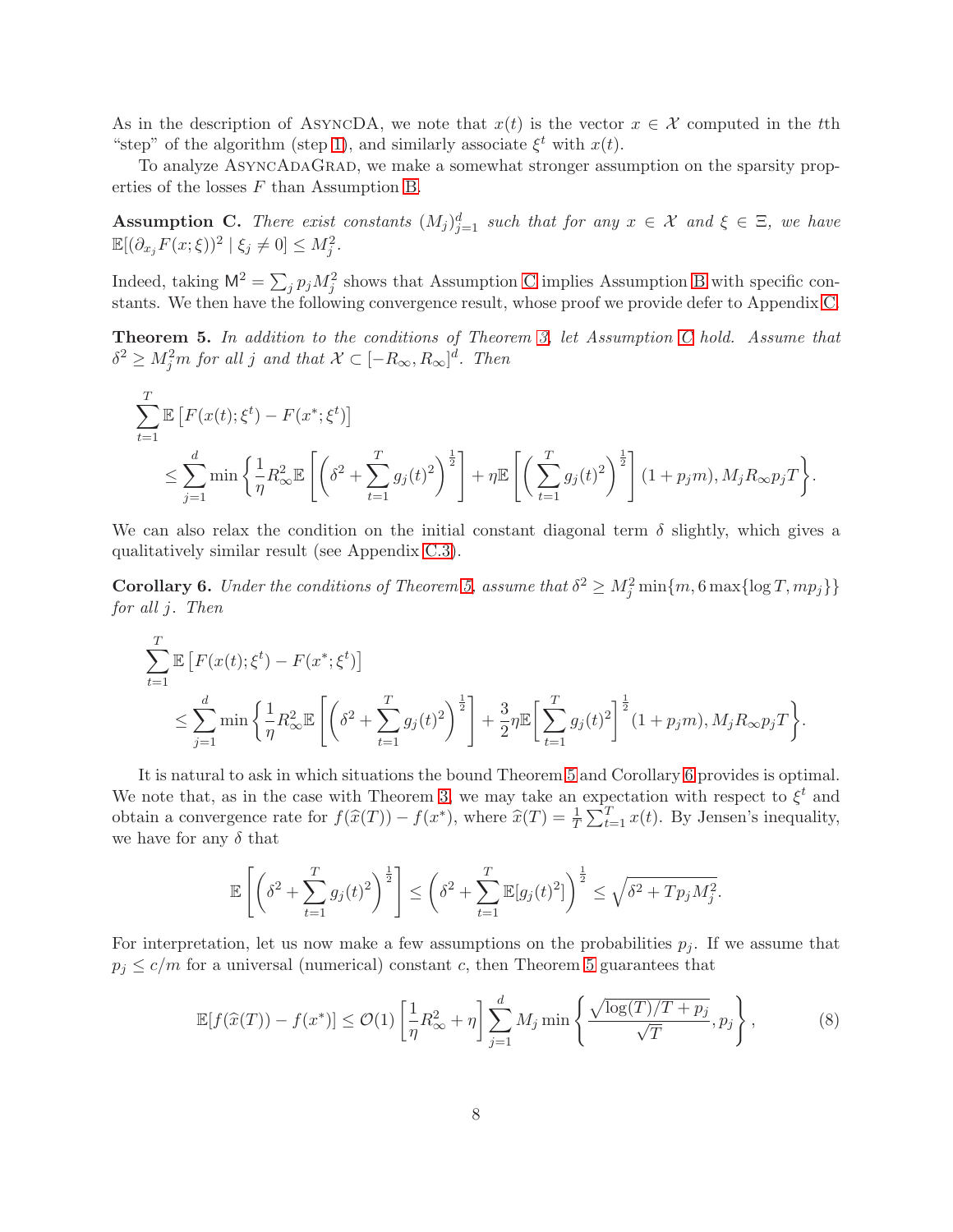which is the convergence rate of ADAGRAD except for a small factor of  $\min\{\sqrt{\log T}/T, p_j\}$  in addition to the usual  $\sqrt{p_j/T}$  rate. In particular, optimizing by choosing  $\eta = R_{\infty}$ , and assuming  $p_j \gtrsim \frac{1}{7}$  $\frac{1}{T}$  log T, we have convergence guarantee

$$
\mathbb{E}[f(\widehat{x}(T)) - f(x^*)] \leq \mathcal{O}(1)R_{\infty} \sum_{j=1}^d M_j \min \left\{ \frac{\sqrt{p_j}}{\sqrt{T}}, p_j \right\},\,
$$

which is minimax-optimal by Proposition [1.](#page-2-0) In fact, however, the bounds of Theorem [5](#page-7-1) and Corollary [6](#page-7-2) are somewhat stronger: they provide bounds using the *expectation* of the squared gradients  $g_i(t)$  rather than the maximal value  $M_i$ , though the bounds are perhaps clearer in the form [\(8\)](#page-7-3). We note also that our analysis applies to more adversarial settings than stochastic optimization (e.g. to online convex optimization [\[5\]](#page-12-10)). Specifically, an adversary may choose an arbitrary sequence of functions subject to the random data sparsity constraint [\(2\)](#page-0-0), and our results provide an expected regret bound, which is strictly stronger than the stochastic convergence guarantees provided (and guarantees high-probability convergence in stochastic settings [\[3](#page-12-11)]). Moreover, our comments in Section [2](#page-1-0) about the relative optimality of AdaGrad versus standard gradient methods apply. When the data is sparse, we indeed should use asynchronous algorithms, but using adaptive methods yields even more improvement than simple gradient-based methods.

# 4 Experiments

In this section, we give experimental validation of our theoretical results on ASYNCADAGRAD and AsyncDA, giving results on two datasets selected for their high-dimensional sparsity.[2](#page-8-0)

### <span id="page-8-1"></span>4.1 Malicious URL detection

For our first set of experiments, we consider the speedup attainable by applying ASYNCADAGRAD and AsyncDA, investigating the performance of each algorithm on a malicious URL prediction task [\[7](#page-12-12)]. The dataset in this case consists of an anonymized collection of URLs labeled as malicious (e.g. spam, phishing, etc.) or benign over a span of 120 days. The data in this case consists of 2.4 ·  $10^6$  examples with dimension  $d = 3.2 \cdot 10^6$  (sparse) features. We perform several experiments, randomly dividing the dataset into  $1.2 \cdot 10^6$  training and test samples for each experiment.

In Figure [1](#page-9-0) and we compare the performance of ASYNCADAGRAD and ASYNCDA after doing after single pass through the training dataset. (For each algorithm, we choose the stepsize  $\eta$ for optimal training set performance.) We perform the experiments on a single machine running Ubuntu Linux with 6 cores (with two-way hyperthreading) and 32Gb of RAM. From the left-most plot in Fig. [1,](#page-9-0) we see that up to 6 processors, both ASYNCDA and ASYNCADAGRAD enjoy the expected linear speedup, and from 6 to 12, they continue to enjoy a speedup that is linear in the number of processors though at a lesser slope (this is the effect of hyperthreading). For more than 12 processors, there is no further benefit to parallelism on this machine.

The two right plots in Figure [1](#page-9-0) plot performance of the different methods (with standard errors) versus the number of worker threads used. Both are essentially flat; increasing the amount of parallelism does nothing to the average training loss or the test error rate for either method. It is clear, however, that for this dataset, the adaptive AsyncAdaGrad algorithm provides substantial performance benefits over AsyncDA.

<span id="page-8-0"></span><sup>&</sup>lt;sup>2</sup>We also performed experiments using HOGWILD! instead of AsyncDA; the results are similar.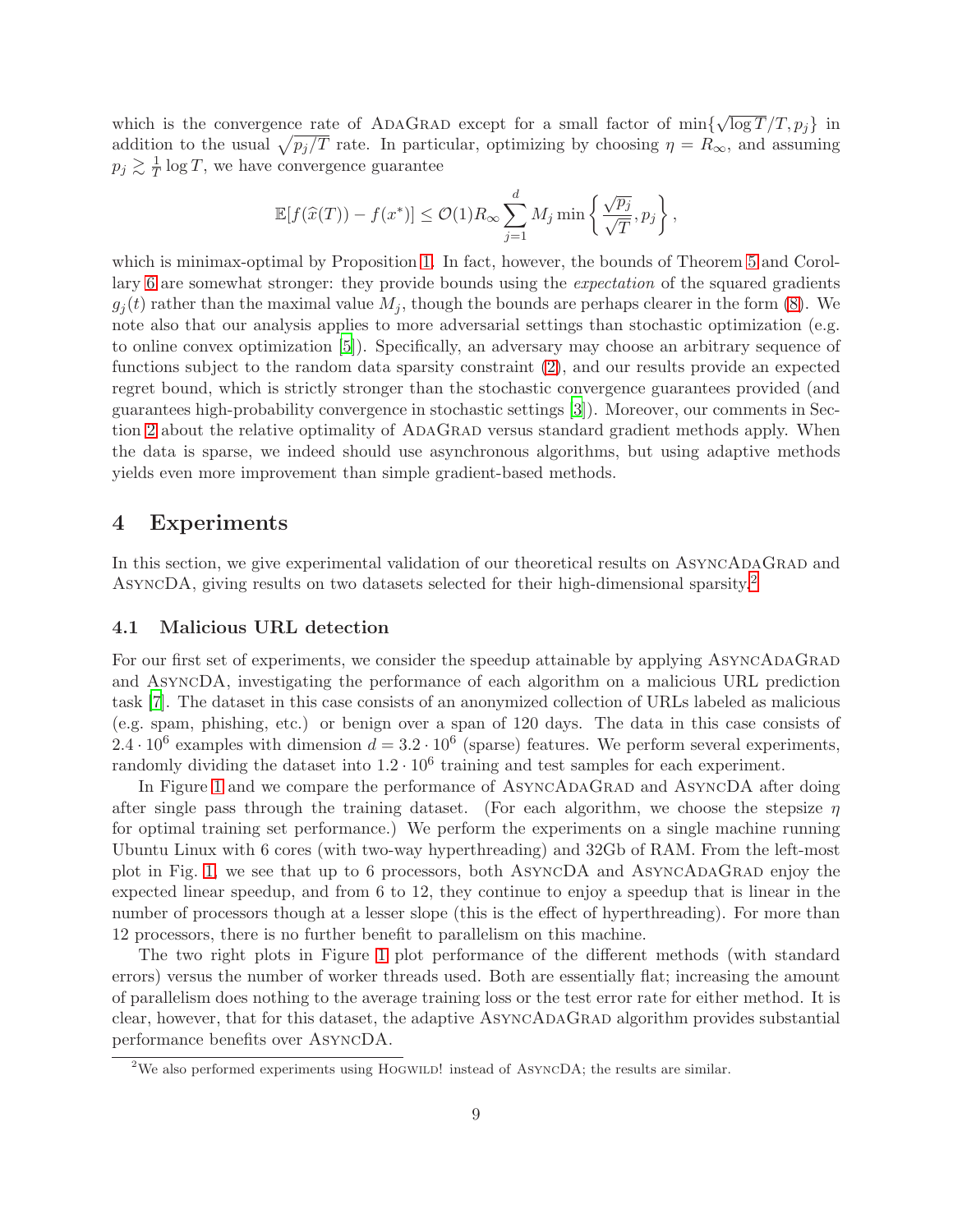

<span id="page-9-0"></span>Figure 1. Experiments with URL data. Left: speedup relative to 1 processor. Middle: training dataset loss versus number of processors. Right: test set error rate versus number of processors. A-ADAGRAD abbreviates ASYNCADAGRAD.



<span id="page-9-2"></span>Figure 2. Relative accuracy for various stepsize choices on an click-through rate prediction dataset.

### 4.2 Click-through-rate prediction experiments

We also experimented on a proprietary datasets consisting of search ad impressions. Each example corresponds to showing a search-engine user a particular text ad in response to a query string. From this, we construct a very sparse feature vector based on the text of the ad displayed and the query string (no user-specific data was used). The target label is 1 if the user clicked the ad, and -1 otherwise. We fit logistic regression models using both ASYNCDA and ASYNCADAGRAD. Rather than running few experiments on a large dataset, we ran extensive experiments on a moderatesized dataset (about  $10^7$  examples, split evenly between training and testing). This allowed us to thoroughly investigate the impact of the stepsize  $\eta$ , the number of training passes,<sup>[3](#page-9-1)</sup> and  $L_2$ regularization on accuracy. Section [4.1](#page-8-1) shows that ASYNCADAGRAD achieves a similar speedup to AsyncDA, so for these experiments we used 32 threads on 16 core machines for each run.

On this dataset, AsyncAdaGrad typically achieves an effective *additional* speedup over AsyncDA of  $4\times$  or more. That is, to reach a given level of accuracy, AsyncDA generally needs four times

<span id="page-9-1"></span><sup>&</sup>lt;sup>3</sup>Here "number of passes" more precisely means the expected number of times each example in the dataset is trained on. That is, each worker thread randomly selects a training example from the dataset for each update, and we continued making updates until (dataset size)  $\times$  (number of passes) updates have been processed.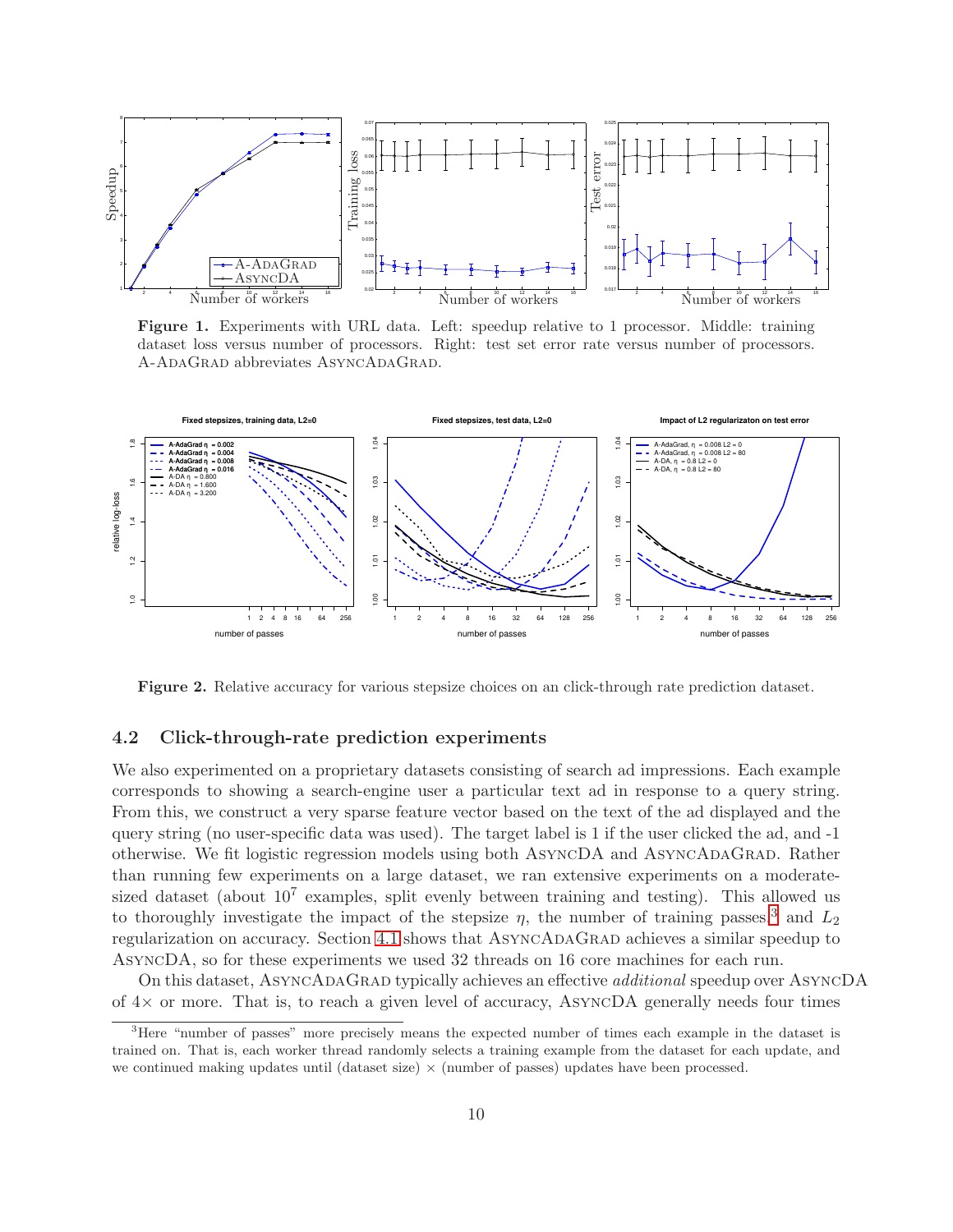

<span id="page-10-0"></span>Figure 3. (A) Relative test-set log-loss for ASYNCDA and ASYNCADAGRAD, choosing the best stepsize (within a factor of about  $1.4\times$ ) individually for each number of passes. (B) Effective speedup for ASYNCADAGRAD. (C) The best stepsize  $\eta$ , expressed as a scaling factor on the stepsize used for one pass. (D) Five runs with different random seeds for each algorithm (with  $L_2 = 80$ ).

as many effective passes over the dataset. We measure accuracy with log-loss (the logistic loss) averaged over 5 runs using different random seeds (which control the order in which the algorithms sample examples during training). We report relative values in Figures [2](#page-9-2) and [3,](#page-10-0) that is, the ratio of the mean loss for the given datapoint to the lowest (best) mean loss obtained. Our results are not particularly sensitive to the choice of relative log-loss as the metric of interest; we also considered AUC (the area under the ROC curve) and observed similar results.

Figure [2](#page-9-2) (A–B) shows relative log-loss as a function of the number of training passes for various stepsizes. Without regularization, we see that ASYNCADAGRAD is prone to overfitting: it achieves significantly higher accuracy on the training data  $2(A)$ , but unless the step-size is tuned carefully to the number of passes, it will overfit and predict poorly on test data [2\(](#page-9-2)B). Fortunately, the addition of  $L_2$  regularization largely solves this problem. Figure [2\(](#page-9-2)C) shows that adding an  $L_2$  penalty of 80 has very little impact on HOGWILD!, but effectively prevents the overfitting of ASYNCADAGRAD.<sup>[4](#page-10-1)</sup>

Fixing  $L_2 = 80$ , for each number of passes and for each algorithm, we varied the stepsize  $\eta$  over a multiplicative grid with resolution  $\sqrt{2}$ . Figure [3](#page-10-0) reports the results obtained by selecting the best a multiplicative grid with resolution  $\sqrt{2}$ . stepsize in terms of test set log-loss for each number of passes. Figure  $3(A)$  shows relative log-loss of the best stepsize for each algorithm;  $3(B)$  is based on the same data, but considers on the x-axis relative losses between the 256-pass ASYNCDA loss (about 1.001) and the 1-pass ASYNCADAGRAD loss (about 1.008). For these values, we can take the linear interpolation shown in  $3(A)$ , and look at the ratio of the number of passes the two algorithms needed to achieve a fixed relative log-loss. This gives an estimate of the relative speedup obtained by using ASYNCADAGRAD over a range of different target accuracies; speedups range from  $3.6\times$  to  $12\times$ . Figure [3\(](#page-10-0)C) shows the optimal stepsizes as a function of the best setting for one pass. The optimal stepsize decreases moderately for ASYNCADAGRAD, but are somewhat noisy for HOGWILD!.

It is interesting to note that ASYNCADAGRAD's accuracy is largely independent of the ordering of the training data, while HOGWILD! shows significant variability. This can be seen both in the

<span id="page-10-1"></span><sup>&</sup>lt;sup>4</sup>For both algorithms, this is accomplished by adding the term  $\eta 80 ||x||_2^2$  to the  $\psi$  function. We could have achieved slightly better results for ASYNCADAGRAD by varying the  $L_2$  penalty with the number of passes (with more passes benefiting from more regularization).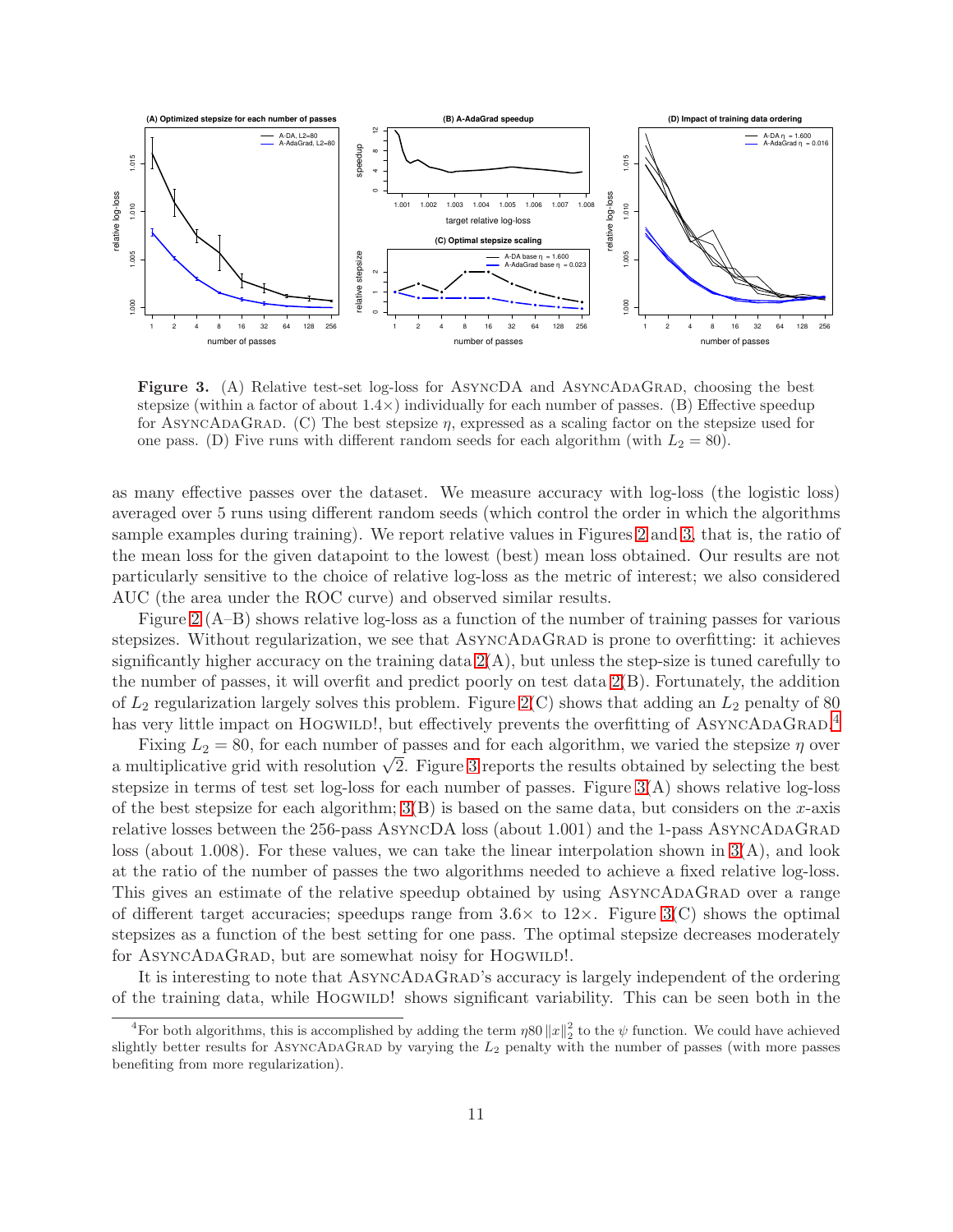error bars on Figure  $3(A)$ , and explicitly in Figure  $3(D)$ , where we plot one line for each of the 5 random seeds used. Thus, while on the one hand HOGWILD! requires somewhat less tuning of the stepsize and  $L_2$  parameter to control overfitting, tuning ASYNCADAGRAD is much easier because of the predictable response.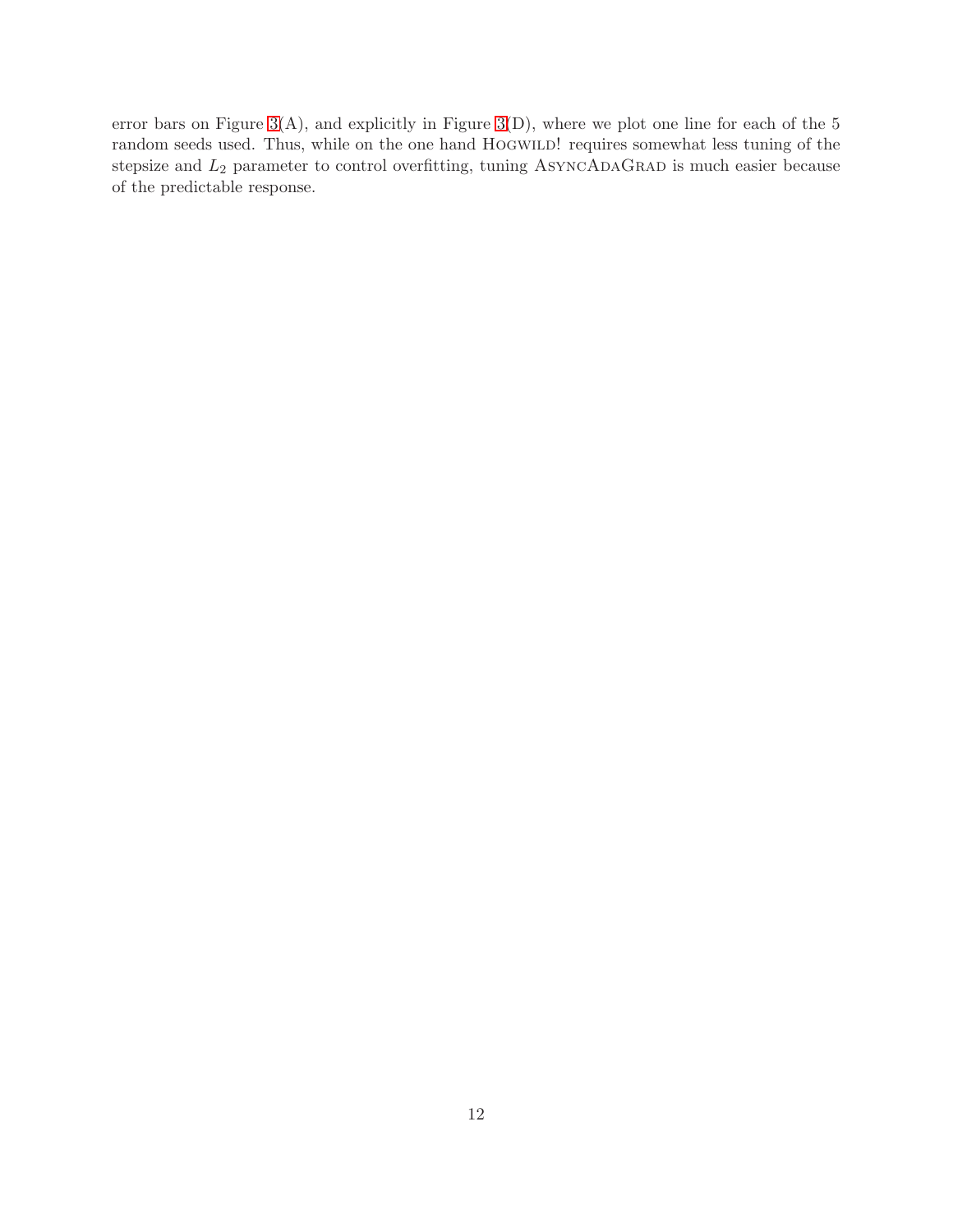# References

- <span id="page-12-13"></span>[1] P. Auer and C. Gentile. Adaptive and self-confident online learning algorithms. In *Proceedings of the Thirteenth Annual Conference on Computational Learning Theory*, 2000.
- <span id="page-12-2"></span>[2] P. B¨uhlmann and S. van de Geer. *Statistics for High-Dimensional Data: Methods, Theory and Applications*. Springer, 2011.
- <span id="page-12-11"></span>[3] N. Cesa-Bianchi, A. Conconi, and C. Gentile. On the generalization ability of on-line learning algorithms. *IEEE Transactions on Information Theory*, 50(9):2050–2057, September 2004.
- <span id="page-12-6"></span>[4] J. C. Duchi, E. Hazan, and Y. Singer. Adaptive subgradient methods for online learning and stochastic optimization. *Journal of Machine Learning Research*, 12:2121–2159, 2011.
- <span id="page-12-10"></span>[5] E. Hazan. The convex optimization approach to regret minimization. In *Optimization for Machine Learning*, chapter 10. MIT Press, 2012.
- <span id="page-12-0"></span>[6] J. Hiriart-Urruty and C. Lemar´echal. *Convex Analysis and Minimization Algorithms I & II*. Springer, New York, 1996.
- <span id="page-12-12"></span>[7] J. Ma, L. K. Saul, S. Savage, and G. M. Voelker. Identifying malicious urls: An application of large-scale online learning. In *Proceedings of the 26th International Conference on Machine Learning*, 2009.
- <span id="page-12-1"></span>[8] C. Manning and H. Schütze. *Foundations of Statistical Natural Language Processing*. MIT Press, 1999.
- <span id="page-12-7"></span>[9] B. McMahan and M. Streeter. Adaptive bound optimization for online convex optimization. In *Proceedings of the Twenty Third Annual Conference on Computational Learning Theory*, 2010.
- <span id="page-12-8"></span>[10] A. Nemirovski, A. Juditsky, G. Lan, and A. Shapiro. Robust stochastic approximation approach to stochastic programming. *SIAM Journal on Optimization*, 19(4):1574–1609, 2009.
- <span id="page-12-9"></span>[11] Y. Nesterov. Primal-dual subgradient methods for convex problems. *Mathematical Programming*, 120(1):261–283, 2009.
- <span id="page-12-3"></span>[12] F. Niu, B. Recht, C. Ré, and S. Wright. Hogwild: a lock-free approach to parallelizing stochastic gradient descent. In *Advances in Neural Information Processing Systems 24*, 2011.
- <span id="page-12-4"></span>[13] P. Richtárik and M. Takáč. Parallel coordinate descent methods for big data optimization. *arXiv:1212.0873 [math.OC]*, 2012. URL <http://arxiv.org/abs/1212.0873>.
- <span id="page-12-5"></span>[14] M. Takáč, A. Bijral, P. Richtárik, and N. Srebro. Mini-batch primal and dual methods for SVMs. In *Proceedings of the 30th International Conference on Machine Learning*, 2013.

# A Proof of Proposition [1](#page-2-0) and related results

In this section we provide the proofs of Proposition [1](#page-2-0) and its subsequent corollaries.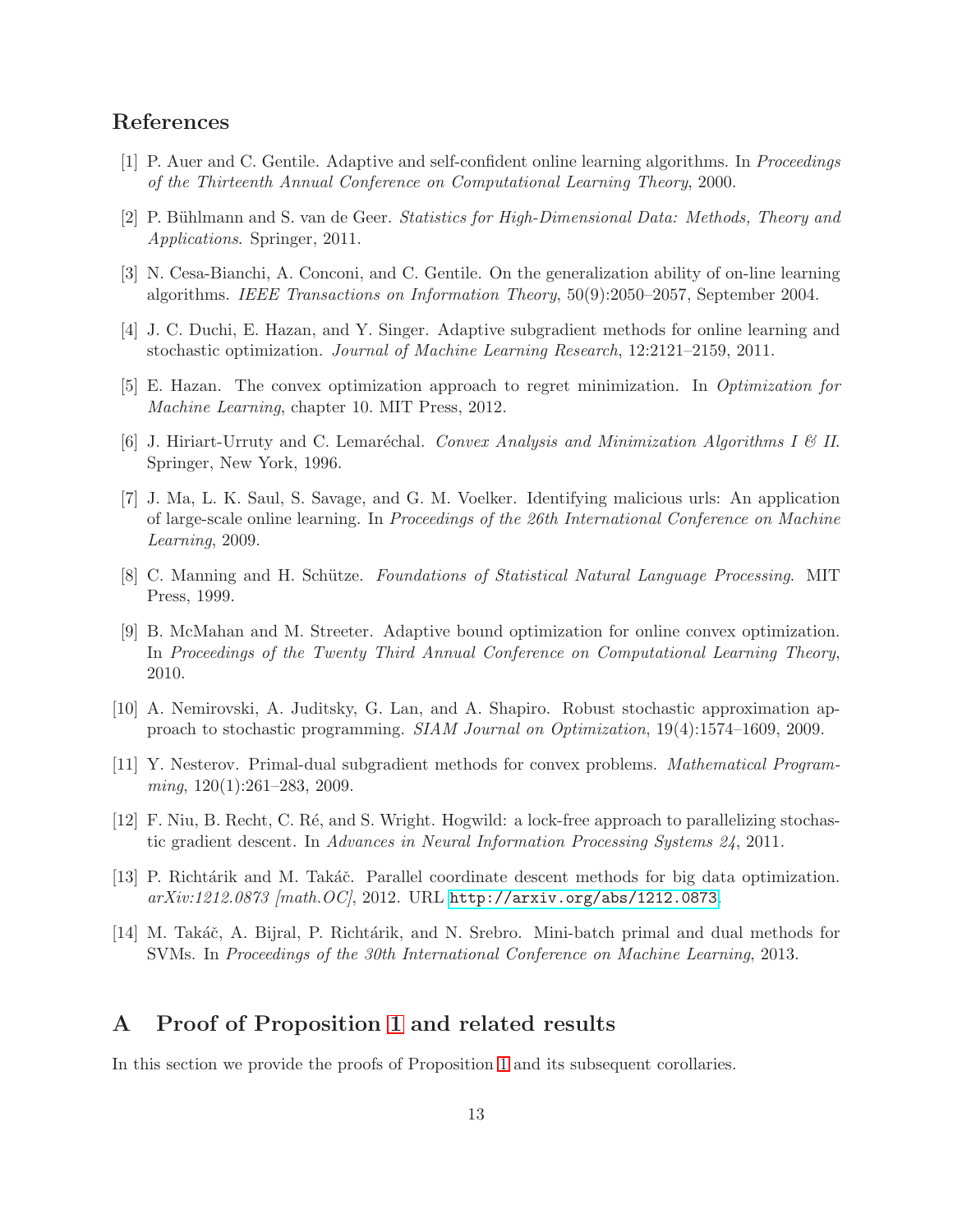### <span id="page-13-0"></span>A.1 Proof of Proposition [1](#page-2-0)

Our proof proceeds in a few steps: we first define our family of loss functions, after which we perform an essentially standard reduction of the estimation (optimization) problem to testing. Following this step, we carefully lower bound the probabilities of error in our multiple hypothesis testing problem (in a manner similar to Assouad's lemma) to obtain the desired statement of the proposition.

Defining the loss functions We begin by describing the family of loss functions we use to prove the result. Given  $\xi \in \{-1,0,1\}^d$ , let

$$
F(x; \xi) := M \sum_{j=1}^{d} |\xi_j| |x_j - R\xi_j|.
$$

By inspection F satisfies the conditions of the proposition. Letting  $p_j = P(\xi_j \neq 0), p_j^+ = P(\xi_j = 1)$ , and  $p_j^- = P(\xi_j = 1)$ , we thus find that

$$
f(x) = M \sum_{j=1}^{d} \left( p_j^+ |x_j - R| + p_j^- |x_j + R| \right),
$$

so the objective f behaves like a weighted 1-norm type of quantity and its minimizer is a multidimensional median.

From estimation to testing Now we proceed through a reduction of estimation to testing. Fix  $\delta_j > 0$  for  $j \in \{1, ..., d\}$  (we optimize these choices later). Let  $\mathcal{V} = \{-1, 1\}^d$ , and for a fixed  $v \in \mathcal{V}$ let  $P_v$  be the distribution specified by

<span id="page-13-2"></span>
$$
P_v(\xi_j \neq 0) = p_j, \quad P_v(\xi_j = 1 \mid \xi_j \neq 0) = \frac{1 + \delta_j v_j}{2}, \quad P_v(\xi_j = -1 \mid \xi_j \neq 0) = \frac{1 - \delta_j v_j}{2}.
$$
 (9)

With this choice of distribution, we claim that for any estimator  $\hat{x}$ ,

$$
\sup_{P \in \mathcal{P}} \mathbb{E}_P[\epsilon_N(\widehat{x}, F, \mathcal{X}, P)] \ge \max_{v \in \mathcal{V}} \mathbb{E}_{P_v}[\epsilon_N(\widehat{x}, F, \mathcal{X}, P_v)] \ge MR \max_{v \in \mathcal{V}} \sum_{j=1}^d p_j \delta_j P_v(\text{sign}(\widehat{x}_j(\xi^{1:N}) \neq v_j),
$$
\n(10)

where the last probability distribution is the product  $P_v^N$  over the samples  $\xi^{1:N}$ . Indeed, define

<span id="page-13-1"></span>
$$
x_v^* = \operatorname*{argmin}_{x \in \mathcal{X}} \mathbb{E}_{P_v}[F(x; \xi)] = Rv,
$$

the last inequality following by inspection of the loss. We then have

$$
\epsilon_N(\hat{x}, F, \mathcal{X}, P_v) = M \sum_{j=1}^N p_j \left[ \frac{1 + \delta_j}{2} |\hat{x}_j - Rv_j| - \frac{1 - \delta_j}{2} |\hat{x}_j + Rv_j| \frac{1 + \delta_j}{2} |x_{v,j}^* - Rv_j| - \frac{1 - \delta_j}{2} |x_{v,j}^* + Rv_j| \right].
$$

By inspecting the cases for the possible values of  $sign(\hat{x}_i)$ , we have

$$
\frac{1+\delta_j}{2}|\widehat{x}_j - Rv_j| - \frac{1-\delta_j}{2}|\widehat{x}_j + Rv_j| + \frac{1+\delta_j}{2}|x_{v,j}^* - Rv_j| - \frac{1-\delta_j}{2}|x_{v,j}^* + Rv_j| \ge R\delta_j \mathbf{1}\left\{\text{sign}(\widehat{x}_j) \neq v_j\right\}.
$$

Taking expectations of this quantity gives the result [\(10\)](#page-13-1).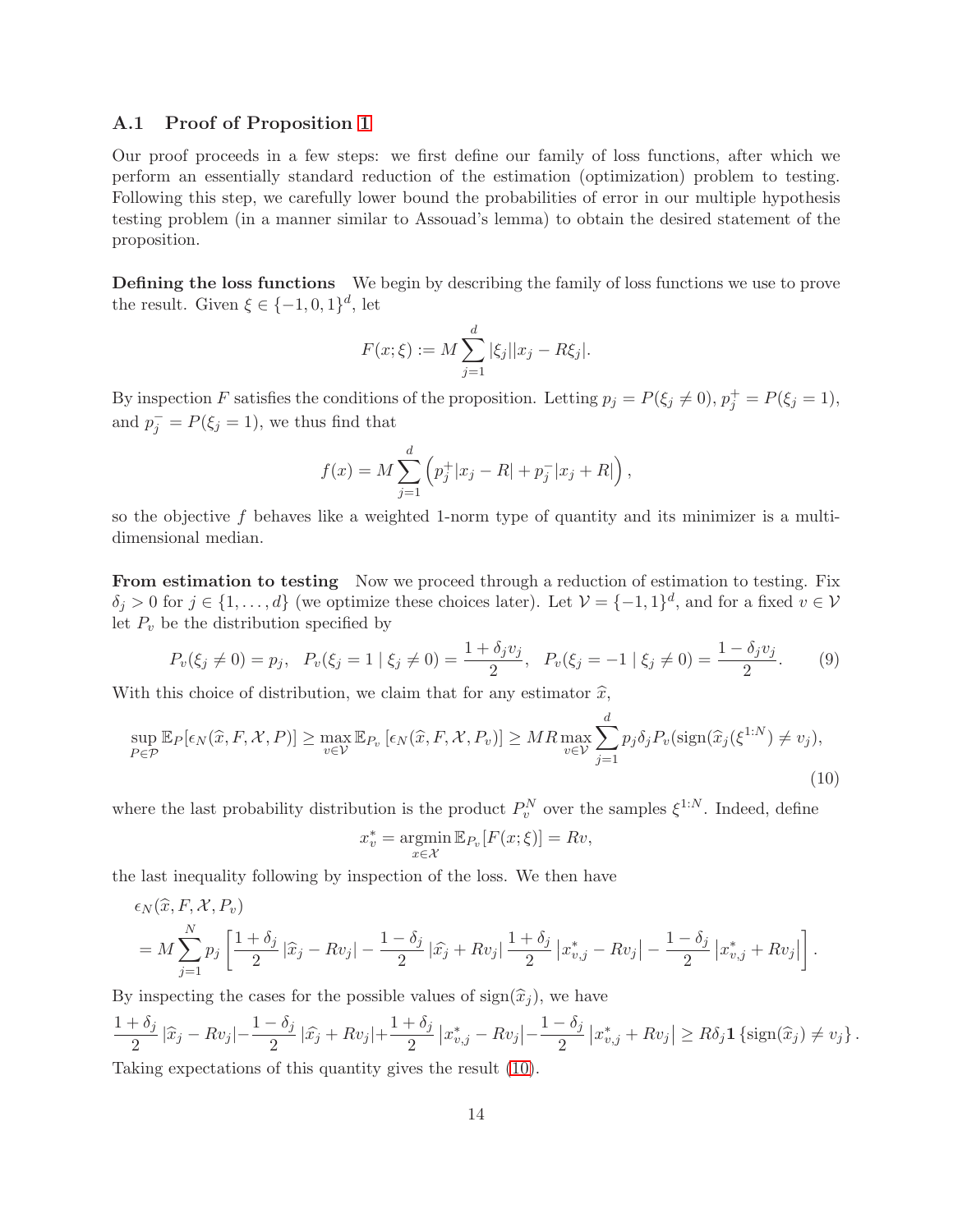Bounding the test error Now we transform our testing problem to a randomized testing problem, averaging over  $v \in V$ , which allows us to give a lower bound by controlling the error probability of  $d$  distinct simple hypothesis tests. From inequality  $(10)$  we have that

<span id="page-14-0"></span>
$$
\max_{v \in \mathcal{V}} \sum_{j=1}^{d} p_j \delta_j P_v(\text{sign}(\widehat{x}_j(\xi^{1:N})) \neq v_j) \ge \sum_{j=1}^{d} p_j \delta_j \frac{1}{|\mathcal{V}|} \sum_{v \in \mathcal{V}} P_v(\text{sign}(\widehat{x}_j(\xi^{1:N})) \neq v_j)
$$
(11)  

$$
= \sum_{j=1}^{d} p_j \delta_j \frac{1}{|\mathcal{V}|} \bigg( \sum_{v:v_j=1} P_v(\text{sign}(\widehat{x}_j(\xi^{1:N})) \neq v_j) + \sum_{v:v_j=-1} P_v(\text{sign}(\widehat{x}_j(\xi^{1:N})) \neq v_j) \bigg).
$$

Recall that for any distributions  $P, Q$ , the variational representations of total variation distance imply that

$$
||P - Q||_{TV} = \frac{1}{2} \sup_{f:||f||_{\infty} \le 1} \int f(dP - dQ) = 1 - \inf \left\{ \int f dP + \int g dQ, \ f \ge 0, g \ge 0, f + g \ge 1 \right\}.
$$

Now, let  $P_{v,j}$  be the distribution [\(9\)](#page-13-2), except that we fix  $v_j = 1$  (and let  $P_{v,-j}$  similarly have  $v_j = -1$ fixed). With this notation, we have

$$
P_{v,j}(\text{sign}(\widehat{x}_j) \neq v_j) + P_{v,-j}(\text{sign}(\widehat{x}_j) \neq v_j) = \mathbb{E}_{P_{v,j}}\left[\mathbf{1}\left\{\text{sign}(\widehat{x}_j) \neq 1\right\}\right] + \mathbb{E}_{P_{v,-j}}\left[\mathbf{1}\left\{\text{sign}(\widehat{x}_j) \neq -1\right\}\right].
$$

Since  $1 \{ \text{sign}(\hat{x}_i) \neq 1 \} + 1 \{ \text{sign}(\hat{x}_i) \neq -1 \} \geq 1$ , we find that

$$
P_{v,j}(\text{sign}(\widehat{x}_j(\xi^{1:N})) \neq v_j) + P_{v,-j}(\text{sign}(\widehat{x}_j(\xi^{1:N})) \neq v_j) \geq 1 - ||P_{v,j}^N - P_{v,-j}^N||_{TV},
$$

where we recall that  $P_{v,j}^N$  denotes the *n*-fold product of  $P_{v,j}$ . Thus, our lower bound [\(11\)](#page-14-0) becomes the following (essentially a variant of Assouad's lemma):

<span id="page-14-1"></span>
$$
\max_{v \in \mathcal{V}} \sum_{j=1}^{d} p_j \delta_j P_v(\text{sign}(\hat{x}_j(\xi^{1:N})) \neq v_j) \ge \sum_{j=1}^{d} p_j \delta_j \frac{1}{2|\mathcal{V}|} \sum_{v \in \mathcal{V}} \left(1 - \left\|P_{v,j}^N - P_{v,-j}^N\right\|_{\text{TV}}\right). \tag{12}
$$

Simple hypothesis tests For the majority of the remainder of the proof, we derive bounds on  $||P_{v,j}^N - P_{v,-j}^N||$ <sub>TV</sub> to apply inequality [\(12\)](#page-14-1). Using Pinsker's inequality, we have

$$
\left\|P_{v,j}^N - P_{v,-j}^N\right\|_{\rm TV}^2 \le \frac{1}{2} D_{\rm kl} \left(P_{v,j}^N \| P_{v,-j}^N\right) \le \frac{N}{2} D_{\rm kl} \left(P_{v,j} \| P_{v,-j}\right).
$$

Noting that  $P_v$  is a product distribution over the coordinates of the samples  $\xi$  (recall the construction  $(9)$ , we have the equality

$$
D_{\mathrm{kl}}\left(P_{v,j} \| P_{v,-j}\right) = p_j \left[ \frac{1+\delta_j}{2} \log \frac{1+\delta_j}{1-\delta_j} + \frac{1-\delta_j}{2} \log \frac{1-\delta_j}{1+\delta_j} \right] = p_j \left[ \delta_j \log \frac{1+\delta_j}{1-\delta_j} \right].
$$

Now we use the fact that  $\delta \log \frac{1+\delta}{1-\delta} \leq 2 \log(3) \delta^2$  for  $\delta \leq 1/2$ , so

<span id="page-14-2"></span>
$$
\left\|P_{v,j}^{N} - P_{v,-j}^{N}\right\|_{\text{TV}}^{2} \le N p_{j} \delta_{j}^{2} \log(3) \quad \text{for } \delta_{j} \in [0, 1/2]. \tag{13}
$$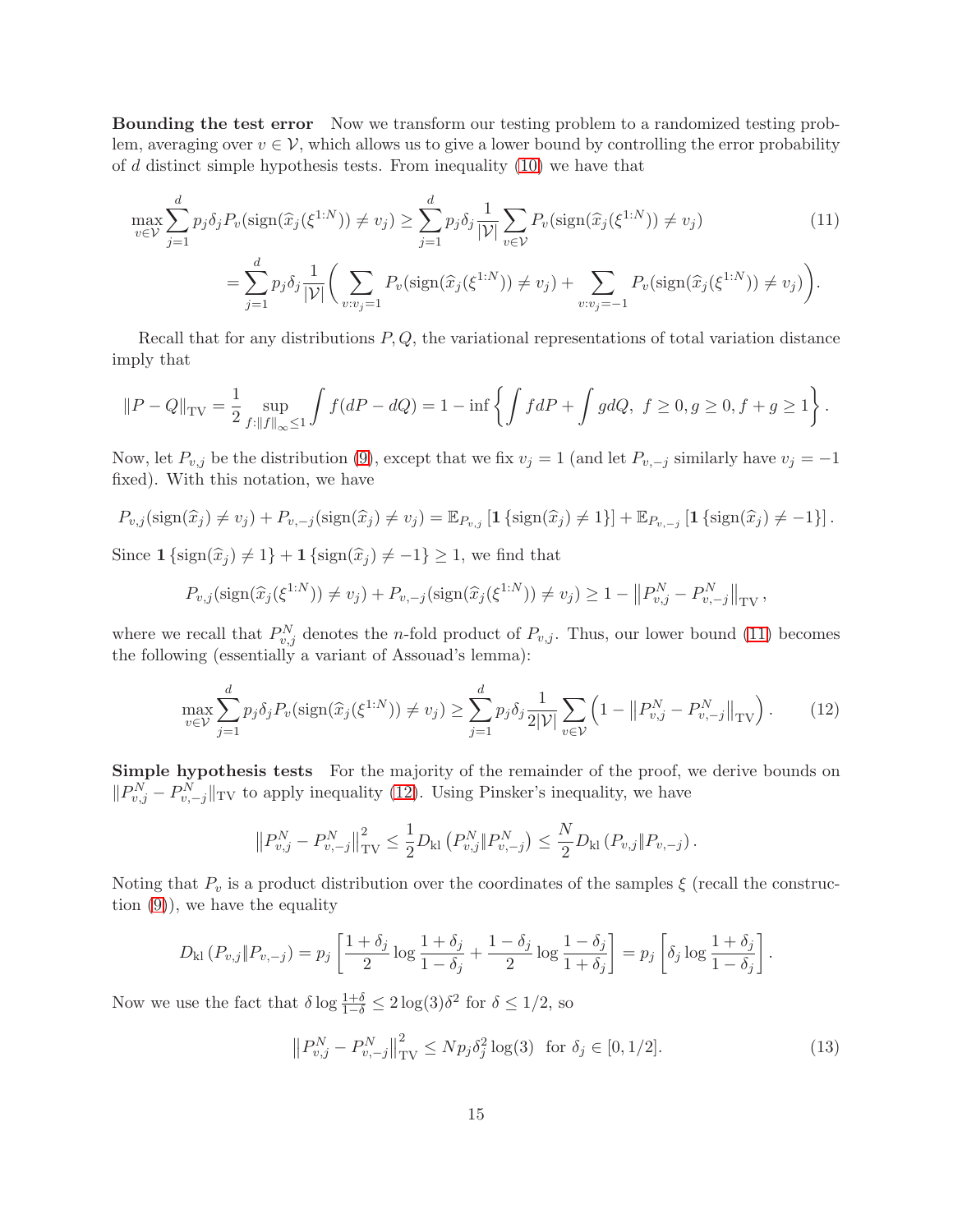Combining inequalities  $(10)$ ,  $(12)$  and  $(13)$ , we find

$$
\frac{1}{MR} \sup_{P \in \mathcal{P}} \mathbb{E}_P \left[ \epsilon_N(\hat{x}, F, \mathcal{X}, P) \right] \ge \frac{1}{2} \sum_{j=1}^d p_j \delta_j \frac{1}{|\mathcal{V}|} \sum_{v \in \mathcal{V}} \left[ 1 - \delta_j \sqrt{N p_j \log(3)} \right]
$$

$$
= \frac{1}{2} \sum_{j=1}^d p_j \delta_j \left[ 1 - \delta_j \sqrt{N p_j \log(3)} \right]. \tag{14}
$$

Inequality [\(14\)](#page-15-1) holds for all  $\delta_i \in [0, 1/2]$ , so we may maximize over such  $\delta_i$ . By setting

$$
\delta_j = \min\left\{\frac{1}{2}, \frac{1}{2\sqrt{Np_j\log(3)}}\right\},\,
$$

we have

$$
p_j \delta_j \left[ 1 - \delta_j \sqrt{N p_j \log(3)} \right] \ge p_j \min \left\{ \frac{1}{4}, \frac{1}{4 \sqrt{\log 3}} \frac{1}{\sqrt{N p_j}} \right\}.
$$

In particular, our simplified Assouad analogue [\(14\)](#page-15-1) implies

$$
\sup_{P \in \mathcal{P}} \mathbb{E}_P \left[ \epsilon_N(\widehat{x}, F, \mathcal{X}, P) \right] \ge \frac{MR}{8} \sum_{j=1}^d \min \left\{ p_j, \frac{\sqrt{p_j}}{\sqrt{N \log 3}} \right\},\,
$$

which is the desired statement of the proposition.

### A.2 Proof of Corollary [2](#page-2-2)

<span id="page-15-0"></span>The proof follows by a simple integration argument.

# B Proof of Theorem [3](#page-5-4)

Our proof proceeds in a series of lemmas, which we present shortly. To connect the result to more standard analyses of dual averaging, and because the lemmas we present form the basis of our subsequent analysis for ASYNCADAGRAD, we prove our results in somewhat more generality than that presented in the main text. In full generality, we allow  $\{\psi_t\}_t$  be a sequence of functions, each strongly convex with respect to the norm  $\lVert \cdot \rVert_{\psi_t}$ . Then dual averaging [\[11,](#page-12-9) [4](#page-12-6)] can be viewed as repeatedly computing

<span id="page-15-2"></span>
$$
x(t) := \underset{x \in \mathcal{X}}{\operatorname{argmin}} \left\{ \langle z(t), x \rangle + \psi_t(x) \right\},\tag{15}
$$

where the proximal function  $\psi_t$  may or may not vary with time. For the theoretical development, we define the conjugate to  $\psi_t$  and associated dual norm

$$
\psi_t^*(z) := \sup_{x \in \mathcal{X}} \left\{ \langle z, x \rangle - \psi_t(x) \right\} \quad \text{and} \quad ||z||_{\psi_t^*} := \sup_x \left\{ \langle z, x \rangle \mid ||x||_{\psi_t} \le 1 \right\}.
$$

We have the following standard lemma (see, e.g. the book of Hiriart-Urruty and Lemaréchal  $[6,$ Chapter  $X$ ), which is essential to the analysis of the dual averaging method  $(15)$ . The result says that since  $\psi_t$  is strongly convex with respect to the norm  $\lVert \cdot \rVert_{\psi_t}$ , its dual is smoothly differentiable and, more strongly, has Lipschitz derivative with respect to the dual norm  $\lVert \cdot \rVert_{\psi_t^*}$ .

<span id="page-15-1"></span> $\Box$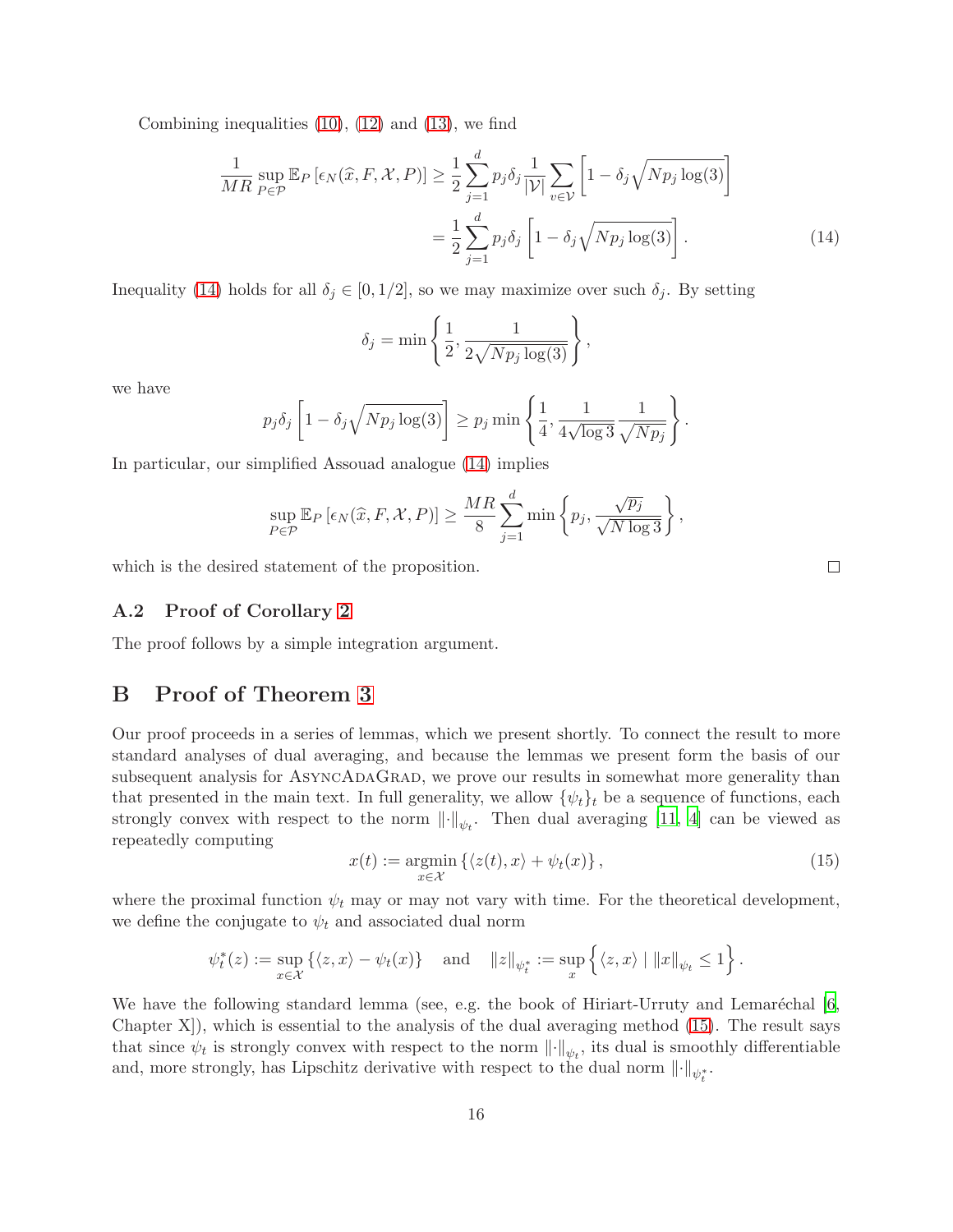<span id="page-16-0"></span>**Lemma 7.** The function  $\psi_t^*$  is 1-strongly smooth with respect to  $\|\cdot\|_{\psi^*}$ , meaning that

$$
\left\|\nabla\psi_t^*(z)-\nabla\psi_t^*(z')\right\|_{\psi_t}\leq \left\|z-z'\right\|_{\psi_t^*},
$$

and moreover  $\nabla \psi_t^*(-z(t)) = x(t)$ *.* 

We also recall the standard fact [e.g. [6\]](#page-12-0) that if a function  $h$  has Lipschitz continuous derivative with respect to a norm  $\|\cdot\|$ , then  $h(y) \leq h(x) + \langle \nabla h(x), y - x \rangle + (1/2) \|x - y\|^2$  for all  $x, y \in \text{dom } h$ .

With Lemma [7](#page-16-0) in place, we can provide a general result on the convergence of asynchronous dual averaging-type algorithms. In this lemma, we use the time indexing established in Section [3.1.](#page-5-5) In particular, we have that  $x(t)$  is computed using the proximal function  $\psi_t$ , that is, as in the update [\(15\)](#page-15-2). This result shows that the performance of AsyncDA, and other algorithms like it, is essentially identical to that of the correct dual averaging algorithm, plus a correction penalty that relates the performance of the correct algorithm to what is actually executed.

<span id="page-16-1"></span>Lemma 8. *Define the "corrected" point sequence*

$$
\widetilde{x}(t) := \nabla \psi_t^* \bigg( - \sum_{\tau=1}^{t-1} g(\tau) \bigg) = \underset{x \in \mathcal{X}}{\operatorname{argmin}} \bigg\{ \sum_{\tau=1}^{t-1} \langle g(\tau), x \rangle + \psi_t(x) \bigg\}.
$$

*For any sequence of samples*  $\xi^t$ ,

$$
\sum_{t=1}^{T} \left[ F(x(t); \xi^t) - F(x^*; \xi^t) \right] \le \sum_{t=1}^{T} \left[ \psi_t^* \left( - \sum_{\tau=1}^{t-1} g(\tau) \right) - \psi_{t-1}^* \left( - \sum_{\tau=1}^{t-1} g(\tau) \right) \right] + \frac{1}{2} \sum_{t=1}^{T} \|g(t)\|_{\psi_t^*}^2 + \sum_{t=1}^{T} \langle g(t), x(t) - \tilde{x}(t) \rangle + \psi_T(x^*)
$$

We remark that in the non-asynchronous case, one has  $\psi_t^* \leq \psi_{t-1}^*$  (either in adaptive settings such as ADAGRAD [\[4](#page-12-6)] or in standard dual averaging) and  $x(t) = \tilde{x}(t)$ , so Lemma [8](#page-16-1) reduces to the bound  $(1/2) \sum_{t=1}^{T} ||g(t)||_{\psi_t^*}^2 + \psi_T(x^*),$  which is standard [\[11\]](#page-12-9).

Deferring the proof of Lemma [8](#page-16-1) to Section [B.1,](#page-17-0) we note that in the context of Theorem [3,](#page-5-4) it has immediate implications. Since  $\psi_t(x) = \frac{1}{2\eta} ||x||_2^2$  $\frac{2}{2}$  in this case, Lemma [8](#page-16-1) immediately implies

<span id="page-16-2"></span>
$$
\sum_{t=1}^{T} \left[ F(x(t); \xi^t) - F(x^*; \xi^t) \right] \le \frac{1}{2\eta} \|x^*\|_2^2 + \frac{\eta}{2} \sum_{t=1}^{T} \|g(t)\|_2^2 + \sum_{t=1}^{T} \langle g(t), x(t) - \tilde{x}(t) \rangle \tag{16}
$$

since  $\psi_t^* = \psi_{t-1}^*$  and  $\psi^*(0) \leq 0$ , and for any v

$$
||v||_{\psi}^{2} = \frac{1}{\eta} ||v||_{2}^{2}
$$
 and  $||v||_{\psi^{*}}^{2} = \eta ||v||_{2}^{2}$ .

Now we return to the proof of Theorem [3.](#page-5-4) Each of the terms present in Theorem [3](#page-5-4) is present in Eq. [\(16\)](#page-16-2) except for the last, since

$$
\mathbb{E}[\|g(t)\|_2^2] \leq \mathsf{M}^2.
$$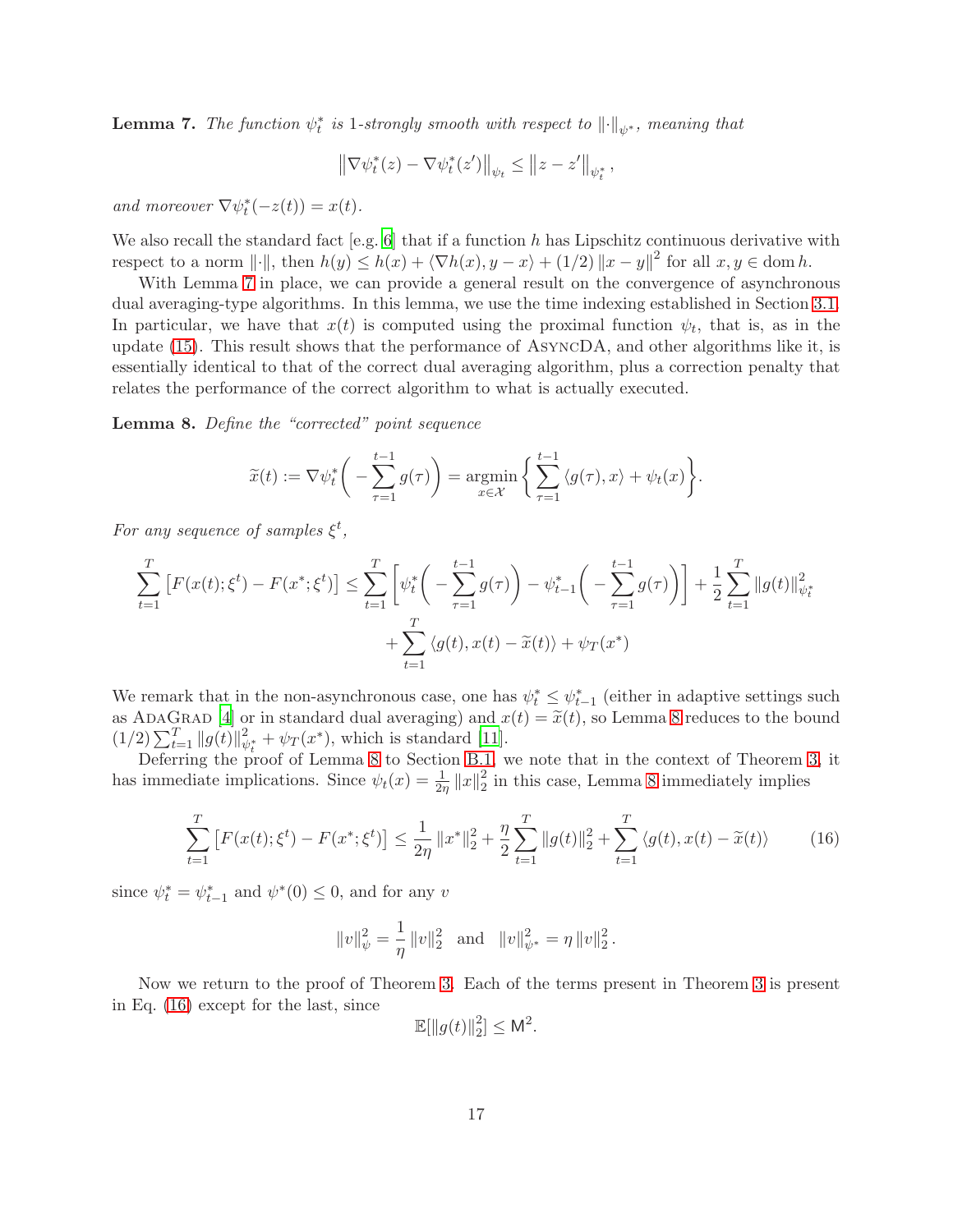For the final term in the bound in the theorem, we note that by assumption that  $\mathcal X$  is a product domain,

$$
\langle g(t), x(t)-\widetilde{x}(t)\rangle \leq \sum_{j=1}^d |g_j(t)||x_j(t)-\widetilde{x}_j(t)| \leq \sum_{j=1}^d \eta |g_j(t)| \left|\sum_{\tau=1}^{t-1} g_j(\tau)-z_j(t)\right|.
$$

For the final inequality we have used that by the definition of the  $x$  update (recall Lemma [7\)](#page-16-0),

$$
|\widetilde{x}_j(t)-x_j(t)| = \left|\nabla_j \psi^*\bigg(-\sum_{\tau=1}^{t-1} g(\tau)\bigg) - \nabla_j \psi^*(-z(t))\right| \leq \eta \left|\sum_{\tau=1}^{t-1} g_j(\tau) - z_j(\tau)\right|.
$$

Conditioned on the  $\sigma$ -field  $\mathcal{F}_{t-1}$  of  $\{\xi^{\tau}\}_{\tau=1}^{t-1}$ , we have  $\mathbb{E}[|g_j(t)| \mid \mathcal{F}_{t-1}] \leq p_j M_j$  by assumption (since  $\xi^t$  is independent of  $\xi^{\tau}$  for  $\tau < t$ ). Moreover, we have  $\mathbb{E}[|\sum_{\tau=1}^{t-1} g_j(\tau) - z_j(t)|] \leq mp_j M_j$ because the delay in each processor is assumed to be at most m and  $\mathbb{E}[|g_j(\tau)|] \leq p_j M_j$ . Thus we find

$$
\mathbb{E}[\langle g(t), x(t) - \widetilde{x}(t) \rangle] \leq \eta \sum_{j=1}^d \mathbb{E}\left[\mathbb{E}[|g_j(t)| \mid \mathcal{F}_{t-1}]\bigg| \sum_{\tau=1}^{t-1} g_j(\tau) - z_j(t)\bigg|\right] \leq \eta \sum_{j=1}^d p_j^2 M_j^2 m.
$$

This completes the proof.

### <span id="page-17-0"></span>B.1 Proof of Lemma [8](#page-16-1)

The proof is similar to other analyses of dual averaging (e.g.  $[11, 4]$  $[11, 4]$ ), but we track the changing time indices. For shorthand throughout this proof, we define the running sum  $g(1:t) := \sum_{\tau=1}^{t} g(\tau)$ . First, we note by convexity and the definition of  $g(t) \in \partial F(x; \xi^t)$  that

<span id="page-17-2"></span>
$$
\sum_{t=1}^{T} \left[ F(x(t); \xi^t) - F(x^*; \xi^t) \right] \le \sum_{t=1}^{T} \langle g(t), x(t) - x^* \rangle.
$$
 (17)

By definition of  $\psi_T$  and the conjugate  $\psi_T^*$ , we find that

$$
\sum_{t=1}^{T} \langle g(t), x(t) - x^* \rangle = \sum_{t=1}^{T} \langle g(t), x(t) \rangle + \sum_{t=1}^{T} \langle -g(t), x^* \rangle + \psi_T(x^*) - \psi_T(x^*)
$$
  
 
$$
\leq \psi_T(x^*) + \psi_T^*(-g(1:T)) + \sum_{t=1}^{T} \langle g(t), x(t) \rangle.
$$
 (18)

Now, by applying Lemma [7](#page-16-0) and the definition of 1-strongly-smooth, we have that

$$
\psi_t^*(-g(1:t)) \le \psi_t^*(-g(1:t-1)) + \langle -g(t), \nabla \psi_t^*(-g(1:t-1)) \rangle + \frac{1}{2} ||g(t)||_{\psi_t^*}^2.
$$

By construction of x and  $\tilde{x}$ , we have  $x(t) = \nabla \psi_t^*(-z(t))$  and  $\tilde{x}(t) = \nabla \psi_t^*(-g(1:t-1))$ . Thus, rearranging the preceding display, we have

$$
0 \le \langle -g(t), \widetilde{x}(t) \rangle - \psi_t^*(-g(1:t))) + \psi_t^*(-g(1:t-1)) + \frac{1}{2} ||g(t)||_{\psi_t^*}^2,
$$

<span id="page-17-1"></span>
$$
\qquad \qquad \Box
$$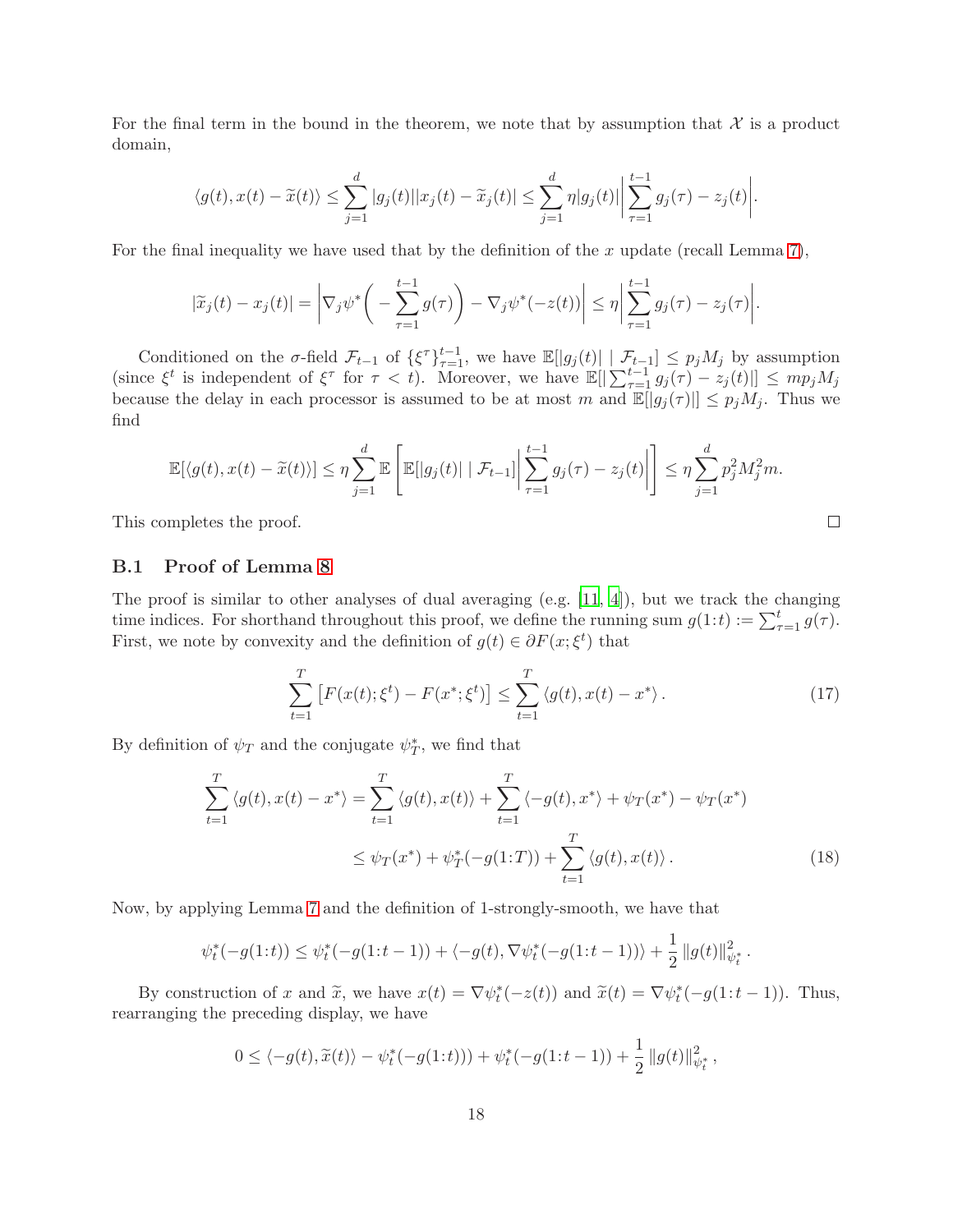and adding  $\langle g(t), x(t) \rangle$  to both sides of the above expression gives

<span id="page-18-1"></span>
$$
\langle g(t), x(t) \rangle \le \langle g(t), x(t) - \tilde{x}(t) \rangle - \psi_t^*(-g(1:t)) + \psi_t^*(-g(1:t-1)) + \frac{1}{2} \|g(t)\|_{\psi_t^*}^2. \tag{19}
$$

Thus we obtain the inequalities

$$
\sum_{t=1}^{T} \langle g(t), x(t) - x^* \rangle
$$
\n
$$
\leq \psi_T(x^*) + \psi_T^*(-g(1:T))) + \sum_{t=1}^{T} \langle g(t), x(t) \rangle
$$
\n
$$
\stackrel{(ii)}{\leq} \psi_T(x^*) + \psi_T^*(-g(1:T)) + \sum_{t=1}^{T} \left[ \langle g(t), x(t) - \tilde{x}(t) \rangle - \psi_t^*(-g(1:t)) + \psi_t^*(-g(1:t-1)) + \frac{1}{2} ||g(t)||_{\psi_t^*}^2 \right]
$$
\n
$$
= \psi_T(x^*) + \sum_{t=1}^{T} \left[ \langle g(t), x(t) - \tilde{x}(t) \rangle + \psi_t^*(-g(1:t-1)) - \psi_{t-1}^*(-g(1:t-1)) + \frac{1}{2} ||g(t)||_{\psi_t^*}^2 \right],
$$

where for step  $(i)$  we have applied inequality [\(18\)](#page-17-1), step  $(ii)$  follows from the bound [\(19\)](#page-18-1), and the last equality follows by re-indexing terms in the sum. Combining the above sum with the first-order convexity inequality [\(17\)](#page-17-2) proves the lemma.  $\Box$ 

# <span id="page-18-0"></span>C Proof of Theorem [5](#page-7-1)

Before proving the theorem proper, we recall a now standard lemma that is essential to proving rates of convergence for adaptive algorithms.

<span id="page-18-2"></span>Lemma 9 (Auer and Gentile [\[1\]](#page-12-13), Duchi et al. [\[4](#page-12-6)] Lemma 4, McMahan and Streeter [\[9\]](#page-12-7)). *For any non-negative sequence*  $\{a_t\}_t$ *, where we define*  $0/\sqrt{0} = 0$ *, we have* 

$$
\sum_{t=1}^{T} \frac{a_t}{\sqrt{\sum_{\tau=1}^t a_{\tau}}} \le 2\bigg(\sum_{t=1}^{T} a_t\bigg)^{\frac{1}{2}}.
$$

The proof of this theorem follows from the general bound of Lemma [8](#page-16-1) applied with a particular choice of the proximal functions  $\psi_t$ . To apply the lemma, we require a few definitions that apply throughout the proof. We recall the definitions of  $z(t)$  and  $S(t)$  to be the values *read* in the computation of step [1](#page-6-2) to construct the vector  $x(t)$  in the definition of ASYNCADAGRAD. In addition, we define the two temporal inequalities  $\prec_{S_j}$  and  $\prec_{z_j}$  to capture the order in which the updates are applied in the ASYNCADAGRAD algorithm. We say that  $\tau \prec_{S_j} t$  if the gradient term  $g_j(\tau)^2$  has been incorporated into the matrix coordinate  $S_j$  at the instant  $S_j$  is read in step [\(1\)](#page-6-2) of the ASYNCADAGRAD algorithm to compute  $x(t)$ , and similarly, we say  $\tau \prec_{z_j} t$  if the gradient term  $g_i(\tau)$  has been incorporated in the dual vector coordinate  $z_i$ .

Before actually applying the general bound of Lemma [8,](#page-16-1) we note that by convexity,

$$
\sum_{t=1}^{T} [F(x(t); \xi^t) - F(x^*; \xi^t)] \leq \sum_{t=1}^{T} \langle g(t), x(t) - x^* \rangle.
$$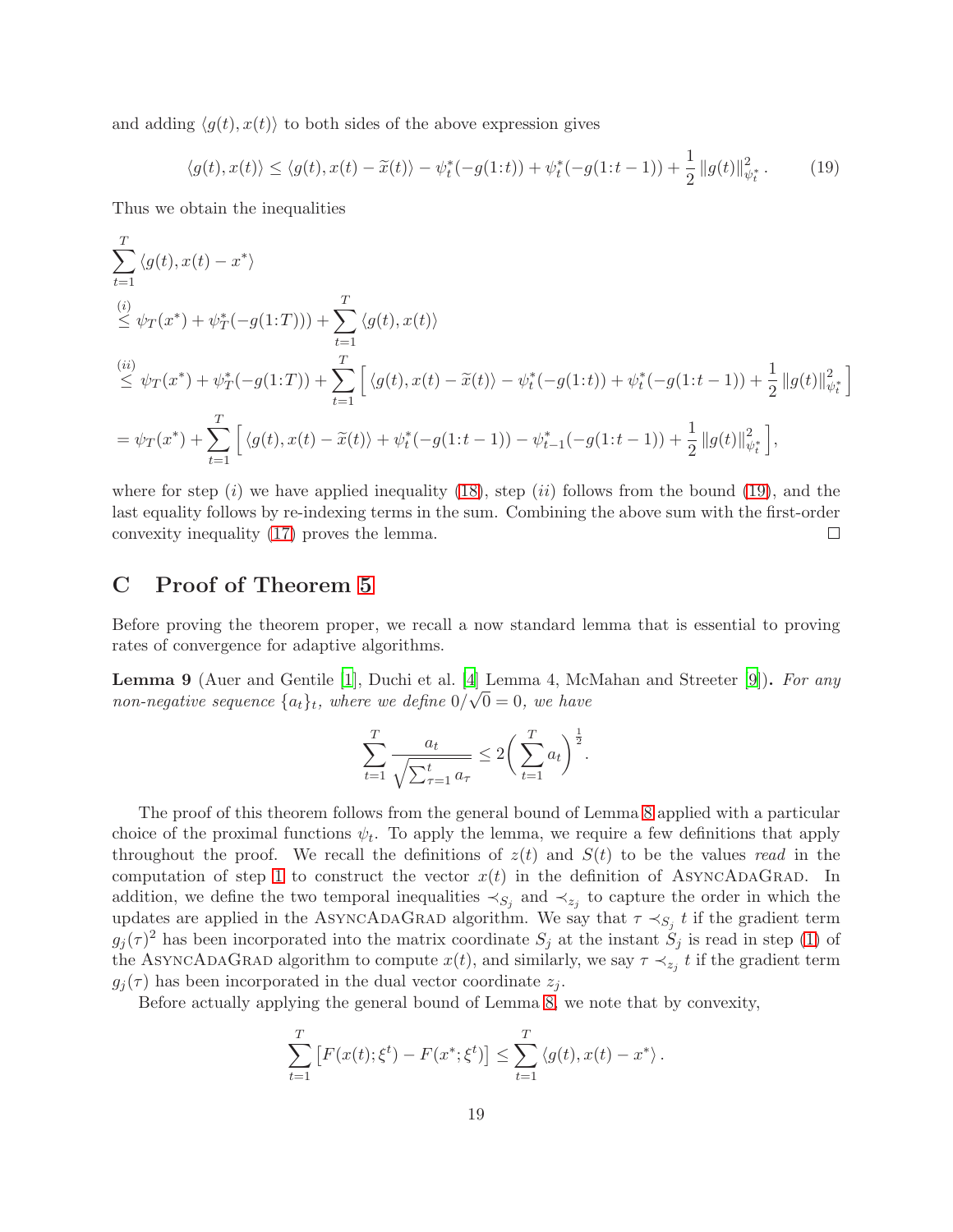Considering a particular coordinate  $j$ , we have

<span id="page-19-0"></span>
$$
\sum_{t=1}^{T} \mathbb{E}\left[g_j(t)(x_j(t) - x_j^*)\right] \le R_\infty \sum_{t=1}^{T} \mathbb{E}[\left|g_j(t)\right|] \le R_\infty TM_j p_j \tag{20}
$$

where we have used the compactness assumption on  $\mathcal{X}$ . The remainder of our proof bounds the regret-like term  $\sum_{t=1}^{T} \langle g(t), x(t) - x^* \rangle$  in a per-coordinate way, and thus for each coordinate we always have the bound [\(20\)](#page-19-0), giving the min $\{\cdot, p_j\}$  terms in the theorem statement. It remains to show the bound that applies when  $p_i$  is large.

We now re-state the general bound of Lemma [8](#page-16-1) with some minor modifications in notation. ASYNCADAGRAD is dual averaging with the choice  $\psi_t(x) := \frac{1}{2\eta} \langle x, G(t)x \rangle$  for the proximal function. With this choice, the norm and dual norm  $\|\cdot\|_{\psi_t}$  and  $\|\cdot\|_{\psi_t^*}$  defined for vectors  $v \in \mathbb{R}^d$  are

<span id="page-19-1"></span>
$$
||v||_{\psi_t}^2 := \frac{1}{\eta} ||v||_{G(t)}^2 \quad \text{and} \quad ||v||_{\psi_t^*}^2 := \eta ||v||_{G(t)^{-1}}^2.
$$

Rewriting Lemma [8,](#page-16-1) we thus have

$$
\sum_{t=1}^{T} \left[ F(x(t); \xi^t) - F(x^*; \xi^t) \right] \le \sum_{t=1}^{T} \left[ \psi_t^* \left( -\sum_{\tau=1}^{t-1} g(\tau) \right) - \psi_{t-1}^* \left( -\sum_{\tau=1}^{t-1} g(\tau) \right) \right] + \frac{\eta}{2} \sum_{t=1}^{T} \|g(t)\|_{G(t)^{-1}}^2 + \sum_{t=1}^{T} \langle g(t), x(t) - \tilde{x}(t) \rangle + \frac{1}{2\eta} \|x^*\|_{G(T)}^2 \tag{21}
$$

for any sequence  $\xi^t$ ; as in Lemma [8](#page-16-1) we define the "corrected" sequences  $\tilde{x}(t) = \nabla \psi_t^*(-g(1:t-1))$ where  $g(1:t) = \sum_{\tau=1}^{t-1} g(\tau)$ . Note that the corrected sequences still use the proximal functions  $\psi_t^*$ from the *actual* run of the algorithm.

We focus on bounding each of the terms in the sums [\(21\)](#page-19-1) in turn, beginning with the summed conjugate differences.

<span id="page-19-2"></span>**Lemma 10.** Define the matrix  $G(T_+)$  to be diagonal with jth diagonal entry  $(\delta^2 + \sum_{t=1}^T g_j(t)^2)^{\frac{1}{2}}$ . *For any sequence* ξ t

$$
\sum_{t=1}^T \left[ \psi_t^* \left( - \sum_{\tau=1}^{t-1} g(\tau) \right) - \psi_{t-1}^* \left( - \sum_{\tau=1}^{t-1} g(\tau) \right) \right] \le \frac{R_\infty^2}{2\eta} \operatorname{tr}(G(T_+)).
$$

We defer the proof of Lemma [10](#page-19-2) to Section [C.1,](#page-21-0) noting that the proof follows by carefully considering the conditions under which  $\psi_t^* \geq \psi_{t-1}^*$ , which may only occur when updates to S (and hence G) are out of order, a rearrangement of the sum to put the updates to  $S$  in the correct order, and an application of the ADAGRAD Lemma [9.](#page-18-2)

To complete the proof of the theorem, we must bound the two summed gradient quantities in expression [\(21\)](#page-19-1). For shorthand, let us define

<span id="page-19-3"></span>
$$
\mathcal{T}_1 := \sum_{t=1}^T \|g(t)\|_{G(t)^{-1}}^2 \quad \text{and} \quad \mathcal{T}_2 := \sum_{t=1}^T \langle g(t), x(t) - \widetilde{x}(t) \rangle \tag{22}
$$

We provide the proof under the assumption that  $\delta^2 \geq m M_j^2$  for all j. At the end of the proof, we show how to weaken this assumption while retaining the main conclusions of the theorem.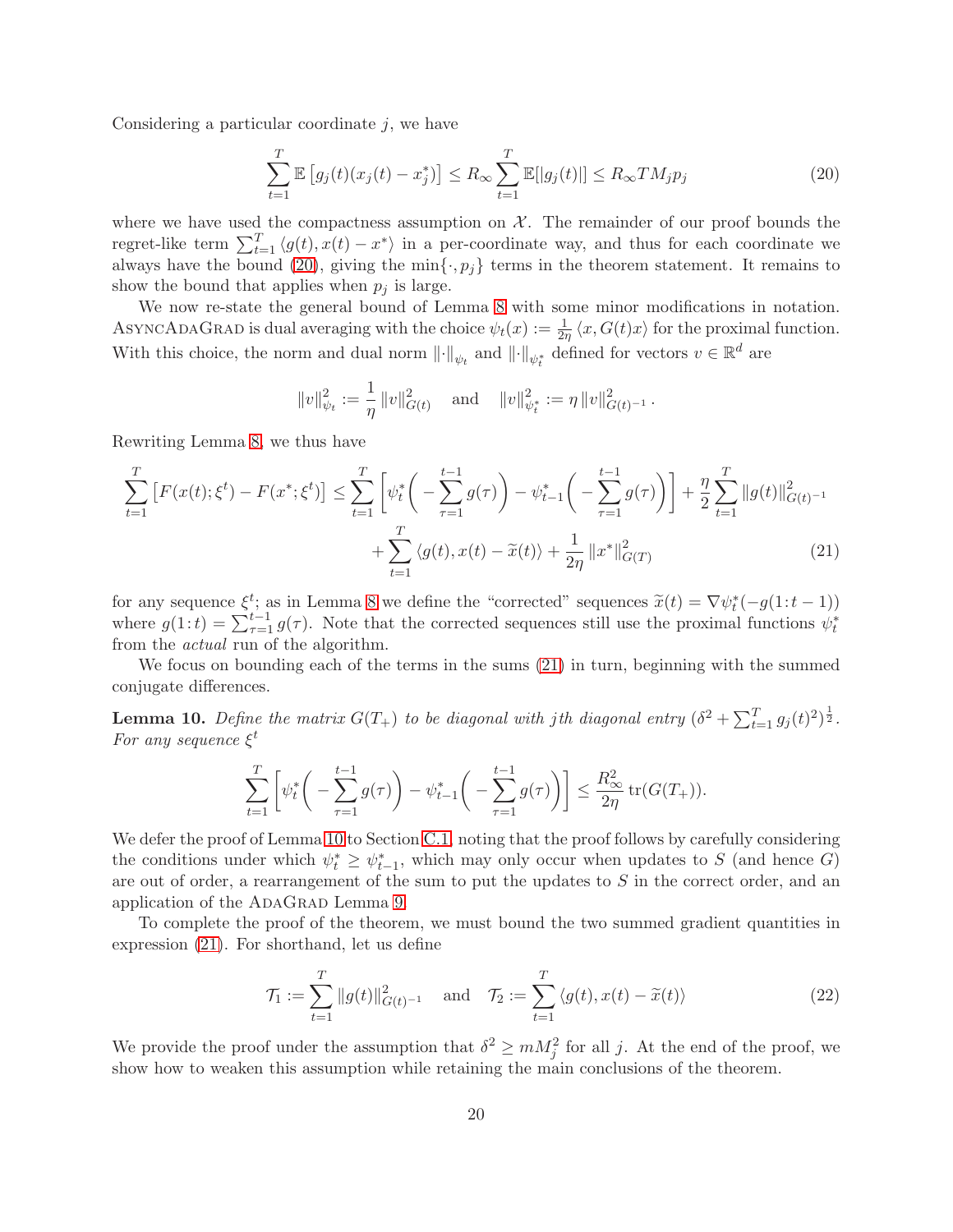Recalling the temporal ordering notation  $\prec_{S_j}$ , we see that

$$
\mathcal{T}_1 = \sum_{j=1}^d \sum_{t=1}^T \frac{g_j(t)^2}{\sqrt{\delta^2 + \sum_{\tau \prec s_j t} g_j(\tau)^2}}.
$$

Now, by our assumption that processors are *at most* m steps out of date and  $\delta^2 \geq m M_j^2$ , we have

$$
\frac{g_j(t)^2}{\sqrt{\delta^2 + \sum_{\tau \prec_{S_j} t} g_j(\tau)^2}} \le \frac{g_j(t)^2}{\sqrt{\sum_{\tau=1}^t g_j(\tau)^2}},
$$

and thus the standard ADAGRAD result Lemma [9](#page-18-2) implies

<span id="page-20-1"></span>
$$
\mathcal{T}_1 \le \sum_{j=1}^d \sum_{t=1}^T \frac{g_j(t)^2}{\sqrt{\sum_{\tau=1}^t g_j(\tau)^2}} \le \sum_{j=1}^d 2\left(\sum_{t=1}^T g_j(t)^2\right)^{\frac{1}{2}}.\tag{23}
$$

Thus we turn to  $\mathcal{T}_2$  as defined in expression [\(22\)](#page-19-3). We focus on a per-coordinate version of  $\mathcal{T}_2$ , stating the following lemma:

<span id="page-20-0"></span>Lemma 11. *Under the conditions of Theorem [5,](#page-7-1)*

$$
\frac{1}{\eta} \sum_{t=1}^T \mathbb{E}[g_j(t)(x_j(t) - \widetilde{x}_j(t))] \le 2p_j m \mathbb{E}\left[\left(\sum_{t=1}^T g_j(t)^2\right)^{\frac{1}{2}}\right] \le 2p_j m M_j \sqrt{p_j T}.
$$

The proof of the lemma is technical, so we defer it to Section [C.2.](#page-22-0)

Applying the result of Lemma [11,](#page-20-0) we obtain the following bound on  $\mathcal{T}_2$ :

$$
\mathbb{E}[\mathcal{T}_2] \leq 2\eta \sum_{j=1}^d p_j m \mathbb{E}\left[\left(\sum_{t=1}^T g_j(t)^2\right)^{\frac{1}{2}}\right].
$$

Combining Lemma [10](#page-19-2) with our bounds [\(23\)](#page-20-1) on  $\mathcal{T}_1$  and the preceding bound on  $\mathcal{T}_2$ , the basic inequality [\(21\)](#page-19-1) implies

$$
\mathbb{E}\bigg[\sum_{t=1}^T \left(F(x(t);\xi^t) - F(x^*;\xi^t)\right)\bigg] \n\leq \frac{1}{2\eta} \mathbb{E}\left[\|x^*\|_{G(T)}^2 + R_{\infty}^2 \operatorname{tr}(G(T_+))\right] + \eta \sum_{j=1}^d \mathbb{E}\left[\left(\sum_{t=1}^T g_j(t)^2\right)^{\frac{1}{2}}\right] (1+2p_j m).
$$

Noting that

$$
||x^*||_{G(T)}^2 \le R_\infty^2 \operatorname{tr}(G(T)) \le R_\infty^2 \sum_{j=1}^d \left( \delta^2 + \sum_{t=1}^T g_j(t)^2 \right)^{\frac{1}{2}}
$$

completes the proof of Theorem [5](#page-7-1) under the assumption that  $\delta^2 \geq m M_j^2$  for all j.

 $\Box$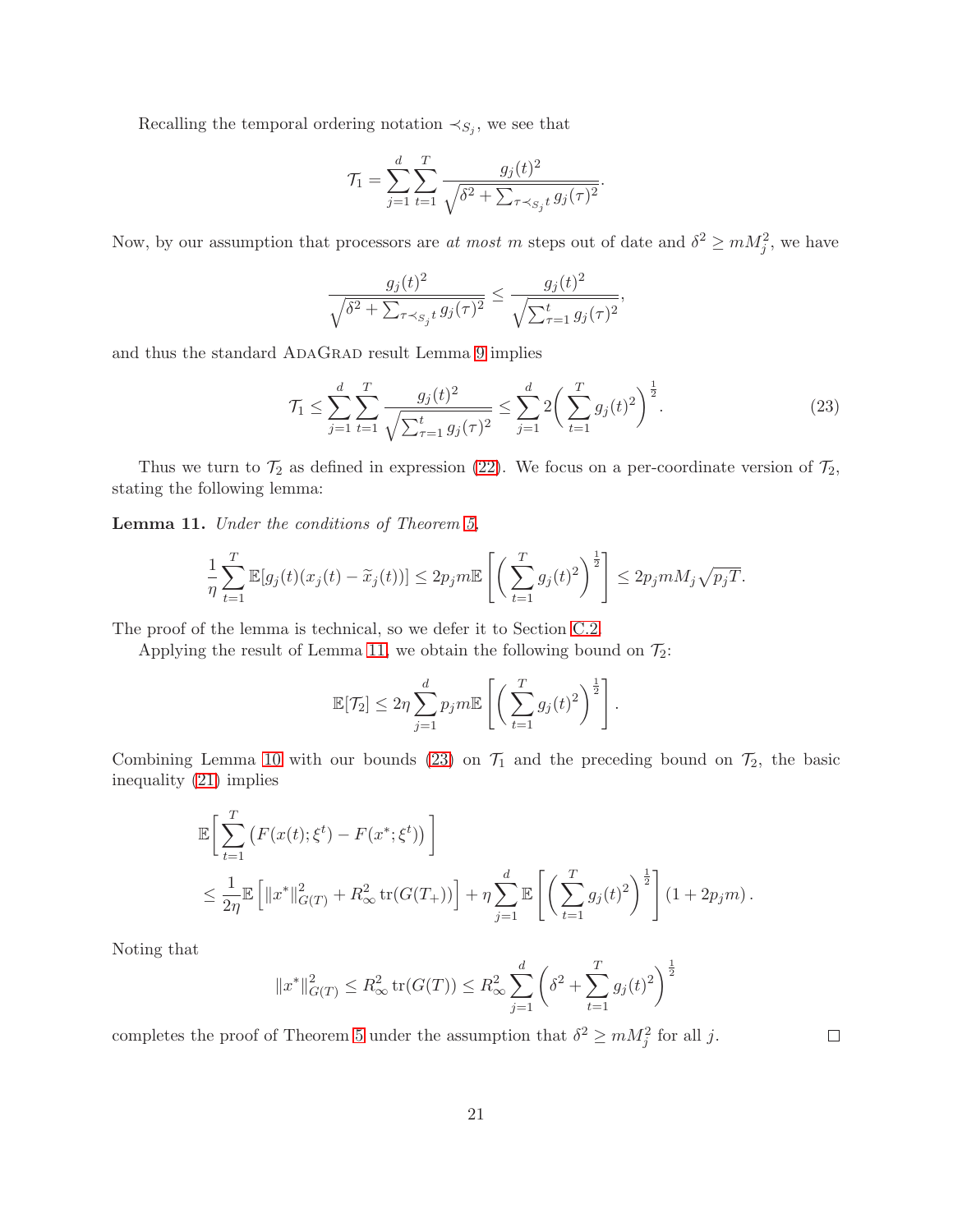### <span id="page-21-0"></span>C.1 Proof of Lemma [10](#page-19-2)

Since the domain  $\mathcal{X} = \mathcal{X}_1 \times \ldots \times \mathcal{X}_d$  is assumed Cartesian and the matrices S and  $G = S^{\frac{1}{2}}$  are diagonal, we focus on the individual coordinate terms of  $\psi_t^*$ . With that in mind, consider the difference

<span id="page-21-1"></span>
$$
\sup_{x_j \in \mathcal{X}_j} \left\{ -\sum_{\tau=1}^{t-1} g_j(\tau) x_j - \frac{1}{2\eta} x_j G_j(t) x_j \right\} - \sup_{x_j \in \mathcal{X}_j} \left\{ -\sum_{\tau=1}^{t-1} g_j(\tau) x_j - \frac{1}{2\eta} x_j G_j(t-1) x_j \right\}.
$$
 (24)

To understand the difference of the terms [\(24\)](#page-21-1), we recall the temporal ordering  $\prec_{S_i}$  defined in the beginning of the proof of Theorem [5](#page-7-1) (we say  $\tau \succeq_{S_j} t$  if and only if  $\tau \nprec_{S_j} t$ ). Though throughout the algorithm, the matrix  $S$  (and the matrix  $G$ ) is always increasing—only positive updates are applied to S—when indexed by update time, we may have  $G_j(t-1) \leq G_j(t)$ . The term [\(24\)](#page-21-1), however, may be positive only when  $G_j(t) < G_j(t-1)$ , and this is possible only if

$$
\left\{\tau\in\mathbb{N}\mid\tau\prec_{S_j}t-1\right\}\supsetneq\left\{\tau\in\mathbb{N}\mid\tau\prec_{S_j}t\right\}.
$$

Finally, we note that for any matrices  $A, B$  and vector  $z$ , that if we define

<span id="page-21-2"></span>
$$
x(A) := \operatorname*{argmax}_{x \in \mathcal{X}} \left\{ \langle z, x \rangle - \langle x, Ax \rangle \right\}
$$

then

$$
\sup_{x \in \mathcal{X}} \left\{ \langle z, x \rangle - \langle x, Ax \rangle \right\} - \sup_{x \in \mathcal{X}} \left\{ \langle z, x \rangle - \langle x, Bx \rangle \right\} \n\leq \langle z, x(A) \rangle - \langle x(A), Ax(A) \rangle - \langle z, x(A) \rangle + \langle x(A), Bx(A) \rangle \leq \sup_{x \in \mathcal{X}} \left\{ \langle x, (B - A)x \rangle \right\}.
$$

By considering expression [\(24\)](#page-21-1), we have

$$
\psi_t^* \left( - \sum_{\tau=1}^{t-1} g(\tau) \right) - \psi_{t-1}^* \left( - \sum_{\tau=1}^{t-1} g(\tau) \right) \le \frac{1}{2\eta} \sum_{j=1}^d \sup_{x_j \in \mathcal{X}_j} \left\{ x_j^2 (G_j(t-1) - G_j(t)) \right\}
$$
  

$$
\le \frac{R_{\infty}^2}{2\eta} \sum_{j=1}^d |G_j(t) - G_j(t-1)| \mathbf{1} \left\{ \{ \tau \prec_{S_j} t - 1 \} \supsetneq \{ \tau \prec_{S_j} t \} \right\}.
$$
\n(25)

It thus remains to bound the sum, over all  $t$ , of the terms  $(25)$ . To that end, we note by concavity of  $\sqrt{\cdot}$  that for any  $a, b \ge 0$ , we have  $\sqrt{a+b} - \sqrt{a} \le b/2\sqrt{a}$ . Thus we find that

$$
|G_j(t) - G_j(t-1)| \mathbf{1} \left\{ \{ \tau \prec_{S_j} t - 1 \} \supsetneq \{ \tau \prec_{S_j} t \} \right\}
$$
  
= 
$$
\left| \left( \delta^2 + \sum_{\tau \prec_{S_j} t} g_j(\tau)^2 \right)^{\frac{1}{2}} - \left( \delta^2 + \sum_{\tau \prec_{S_j} t - 1} g_j(\tau)^2 \right)^{\frac{1}{2}} \right| \mathbf{1} \left\{ \{ \tau \prec_{S_j} t - 1 \} \supsetneq \{ \tau \prec_{S_j} t \} \right\}
$$
  

$$
\leq \frac{\sum_{\tau \prec_{S_j} t - 1, \tau \succeq_{S_j} t} g_j(\tau)^2}{2\sqrt{\delta^2 + \sum_{\tau \prec_{S_j} t} g_j(\tau)^2}}.
$$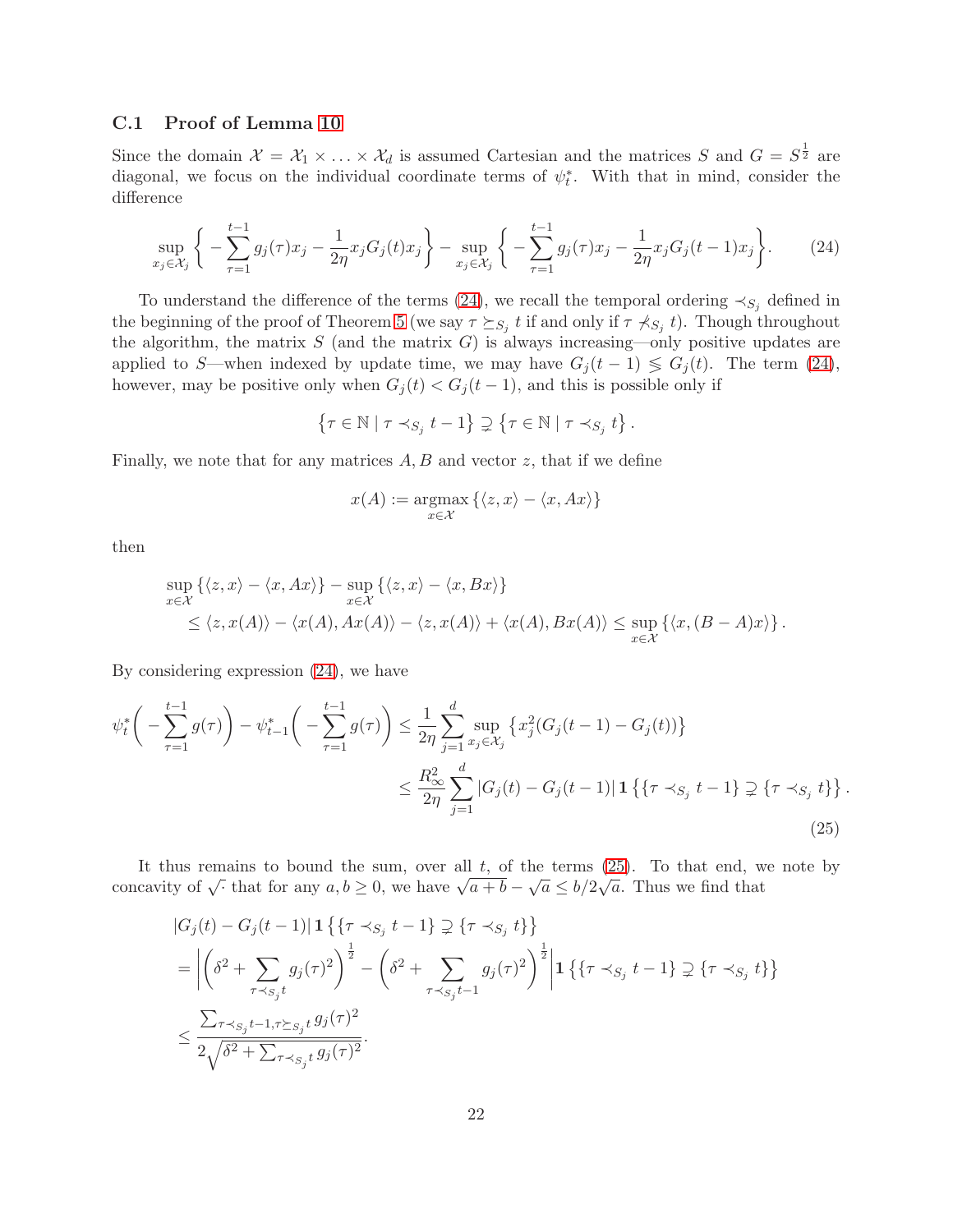We note the following: the sequence of update sets  $\Delta_t := \{ \tau \in \mathbb{N} : \tau \prec_{S_j} t - 1, \tau \succeq_{S_j} t \}$  satisfies  $\cup_{t=1}^T \Delta_t \subset [T]$ , and since the incremental updates to S occur only once, we have  $\Delta_t \cap \Delta_{t'} = \emptyset$  for all  $t \neq t'$ . That is, if  $\tau \in \Delta_t$  for some t, then  $\tau \notin \Delta_{t'}$  for any  $t' \neq t$ . Using the assumption that updates may be off by at most  $m$  time steps, we thus see that there must exist some permutation  ${u_t}_{t=1}^T$  of  $[T]$  such that

$$
\sum_{t=1}^{T} \frac{\sum_{\tau \in \Delta_t} g_j(\tau)^2}{\sqrt{\delta^2 + \sum_{\tau \prec s_j t} g_j(\tau)^2}} \le \sum_{t=1}^{T} \frac{g_j(u_t)^2}{\sqrt{\delta^2 + \sum_{\tau \le t-m} g_j(u_\tau)^2}}.
$$
(26)

For our last step, we use our assumption that  $\delta^2 \geq m M_j^2$  and the standard ADAGRAD result (Lemma [9\)](#page-18-2) to obtain

$$
\sum_{t=1}^T \frac{\sum_{\tau \prec_{S_j} t-1, \tau \succeq_{S_j} t} g_j(\tau)^2}{\sqrt{\delta^2 + \sum_{\tau \prec_{S_j} t} g_j(\tau)^2}} \le \sum_{t=1}^T \frac{g_j(u_t)^2}{\sqrt{\sum_{\tau=1}^t g_j(u_\tau)^2}} \le 2\sqrt{\sum_{t=1}^T g_j(t)^2}.
$$

Recalling inequality [\(25\)](#page-21-2), we have

$$
\sum_{t=1}^T \left[ \psi_t^* \bigg( - \sum_{\tau=1}^{t-1} g(\tau) \bigg) - \psi_{t-1}^* \bigg( - \sum_{\tau=1}^{t-1} g(\tau) \bigg) \right] \le \frac{R_\infty^2}{2\eta} \sum_{j=1}^d \sqrt{\sum_{t=1}^T g_j(t)^2},
$$

which gives the statement of the lemma.

### <span id="page-22-0"></span>C.2 Proof of Lemma [11](#page-20-0)

Let us provide a bit of notation before proving the lemma. We define the batch of "outstanding" updates for coordinate j at time t as  $\mathcal{B}_j(t) := \{\tau : t-1 \geq \tau \succeq_{z_j} t\}$ , and we define the quantity that we wish to bound in expectation in Lemma [11](#page-20-0) as

$$
\mathcal{T}^j := \frac{1}{\eta} \sum_{t=1}^T g_j(t)(x_j(t) - \widetilde{x}_j(t)).
$$

Turning to the proof of the lemma proper, we first note that  $z(t)$  does not include any gradient terms  $g(\tau)$  for any  $\tau \geq t$  by the definition of the ASYNCADAGRAD algorithm. Thus

$$
\sum_{\tau=1}^{t-1} g_j(\tau) - z_j(t) = \sum_{\tau \in \mathcal{B}_j(t)} g_j(\tau).
$$

For brief notational convenience define  $\kappa_t = \eta (\delta^2 + \sum_{\tau \prec s_j t} g_j(\tau)^2)^{\frac{1}{2}}$ . Applying the definition of the AsyncAdaGrad updates and Young's inequality, we see that

$$
g_j(t) \cdot (x_j(t) - \widetilde{x}_j(t)) \le \kappa_t |g_j(t)| |g_j(1:t-1) - z_j(t)|
$$
  
=  $\kappa_t |g_j(t)| \left| \sum_{\tau \in \mathcal{B}_j(t)} g_j(\tau) \right| \le \frac{1}{2} \kappa_t |g_j(t)|^2 \mathbf{1} \left\{ \xi_j^t \neq 0 \right\} + \frac{1}{2} \kappa_t \mathbf{1} \left\{ \xi_j^t \neq 0 \right\} \left( \sum_{\tau \in \mathcal{B}_j(t)} g_j(\tau) \right)^2.$ 

<span id="page-22-1"></span> $\Box$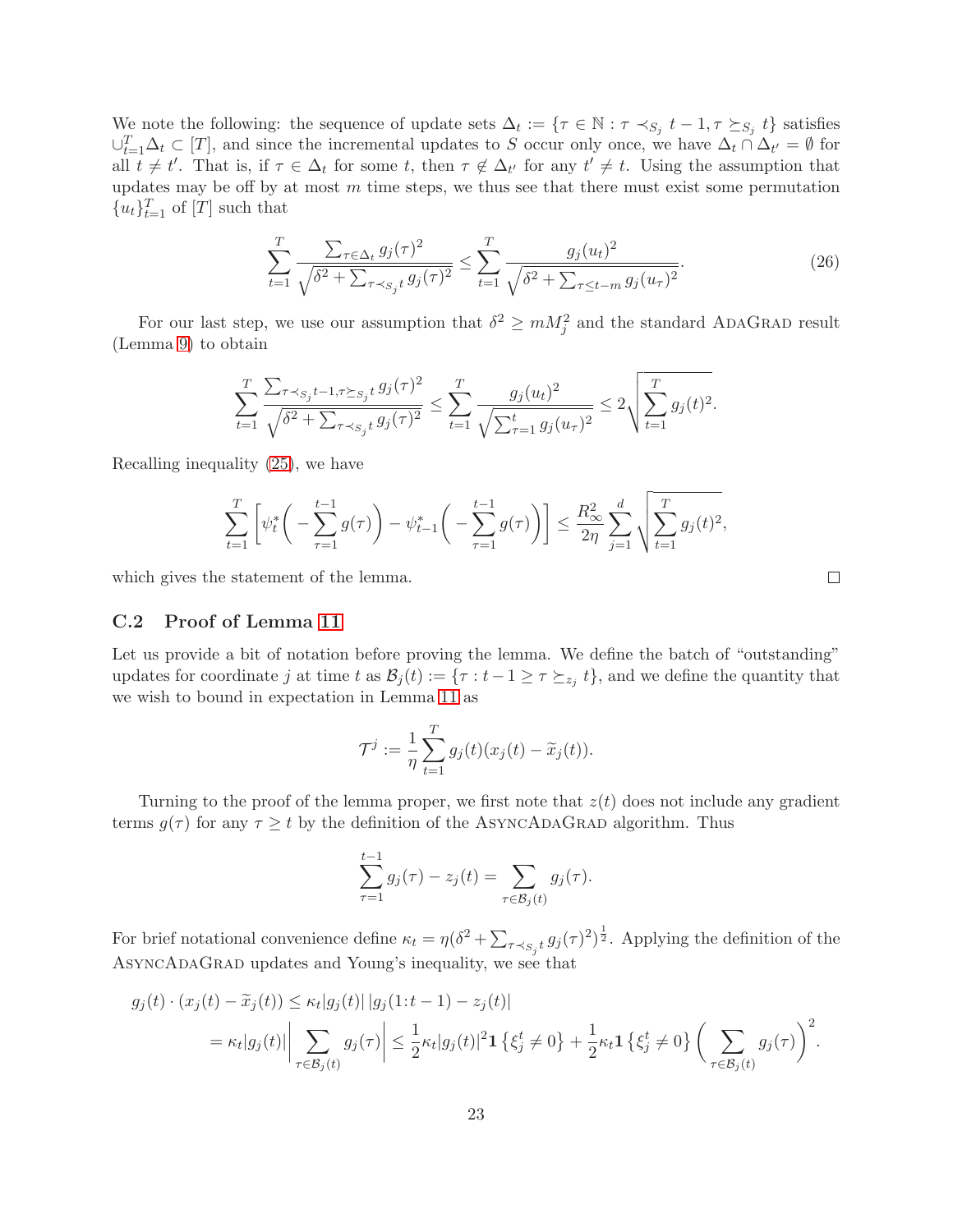As a consequence, we find that

<span id="page-23-0"></span>
$$
2\mathbb{E}[\mathcal{T}^j] \leq \sum_{t=1}^T \mathbb{E}\left[\frac{\text{card}(\{\tau \in \mathcal{B}_j(t) : \xi_j^{\tau} \neq 0\})g_j(t)^2}{\sqrt{\delta^2 + \sum_{\tau \prec_{S_j} t} g_j(\tau)^2}} + \frac{1\left\{\xi_j^t \neq 0\right\} \sum_{\tau \in \mathcal{B}_j(t)} g_j(\tau)^2}{\sqrt{\delta^2 + \sum_{\tau \prec_{S_j} t} g_j(\tau)^2}}\right].
$$
 (27)

Looking at the first term in the bound [\(27\)](#page-23-0), we note that  $\mathcal{B}_j(t)$  consists of time indices  $t \preceq_{z_j} \tau \leq t-1$ , which consequently have not been incorporated into any vectors used in the computation of  $g_j(t)$ . Thus, if we let  $\mathcal{F}_{t,j}$  denote the  $\sigma$ -field containing  $\xi_j^t$  and  $\xi_j^{\tau}$  for  $\tau \prec_{z_j} t$ , we have  $g_j(\tau) \in \mathcal{F}_{t,j}$  for any  $\tau \prec_{S_j} t, g_j(t) \in \mathcal{F}_{t,j}$ , and we also have that  $\xi_j^{\tau}$  is independent of  $\mathcal{F}_{t,j}$  for  $\tau \in \mathcal{B}_j(t)$ . Thus, iterating expectations, we find

$$
\mathbb{E}\left[\frac{\text{card}\{(\tau \in \mathcal{B}_j(t) : \xi_j^{\tau} \neq 0\})g_j(t)^2}{\sqrt{\delta^2 + \sum_{\tau \prec_{S_j} t} g_j(\tau)^2}}\right] = \mathbb{E}\left[\frac{\mathbb{E}[\text{card}\{(\tau \in \mathcal{B}_j(t) : \xi_j^{\tau} \neq 0\})g_j(t)^2 \mid \mathcal{F}_{t,j}]}{\sqrt{\delta^2 + \sum_{\tau \prec_{S_j} t} g_j(\tau)^2}}\right]
$$

$$
\leq p_j m \mathbb{E}\left[\frac{g_j(t)^2}{\sqrt{\delta^2 + \sum_{\tau \prec_{S_j} t} g_j(\tau)^2}}\right],
$$

since  $\mathbb{E}[\text{card}(\{\tau \in \mathcal{B}_j(t) : \xi_j^{\tau} \neq 0\})] \leq p_j m$  because  $|\mathcal{B}_j(t)| \leq m$  by assumption. A similar iteration of expectation—since  $\xi_j^t$  is independent of any  $g_j(\tau)$  for  $\tau \in \mathcal{B}_j(t)$ —yields

$$
\mathbb{E}\bigg[{\bf 1}\left\{\xi_j^t \neq 0\right\}\sum_{\tau\in\mathcal{B}_j(t)}g_j(\tau)^2\bigg] \leq p_j\mathbb{E}\bigg[\sum_{\tau\in\mathcal{B}_j(t)}g_j(\tau)^2\bigg].
$$

We replace the relevant terms in the expectation  $(27)$  with the preceding bounds to obtain

$$
2\mathbb{E}[\mathcal{T}^j] \leq p_j m \sum_{t=1}^T \mathbb{E}\left[\frac{g_j(t)^2}{\sqrt{\delta^2 + \sum_{\tau \prec_{S_j} t} g_j(\tau)^2}}\right] + p_j \sum_{t=1}^T \mathbb{E}\left[\frac{\sum_{\tau \in \mathcal{B}_j(t)} g_j(\tau)^2}{\sqrt{\delta^2 + \sum_{\tau \prec_{S_j} t} g_j(\tau)^2}}\right].
$$

For the second term, note each  $g_i(\tau)$  can occur in at most m of the sets  $\mathcal{B}_i(t)$ , and the maximum delay is also at most  $m$ . Thus, following the same argument as  $(26)$ , there must exist a permutation  ${u_t}$  of the indices  $[T]$  such that

$$
\sum_{t=1}^{T} \frac{\sum_{\tau \in \mathcal{B}_j(t)} g_j(\tau)^2}{\sqrt{\delta^2 + \sum_{\tau \prec_{S_j} t} g_j(\tau)^2}} \le \sum_{t=1}^{T} \frac{mg_j(u_t)^2}{\sqrt{\delta^2 + \sum_{\tau=1}^{t-m} g_j(u_\tau)^2}} \le 2m \left( \sum_{t=1}^{T} g_j(t)^2 \right)^{\frac{1}{2}},
$$

where we have used the fact that  $\delta^2 \geq m M_j^2$  and Lemma [9.](#page-18-2) With this, we immediately find that

$$
2\mathbb{E}[\mathcal{T}^j] \leq p_j m \sum_{t=1}^T \mathbb{E}\left[\frac{g_j(t)^2}{\sqrt{\sum_{\tau=1}^t g_j(\tau)^2}}\right] + p_j \sum_{t=1}^T \mathbb{E}\left[\frac{\sum_{\tau=t-m}^{t-1} g_j(\tau)^2}{\sqrt{\sum_{\tau=1}^t g_j(\tau)^2}}\right] \leq 4p_j m \mathbb{E}\left[\left(\sum_{t=1}^T g_j(t)^2\right)^{\frac{1}{2}}\right].
$$

By inspection, this completes the proof of the lemma.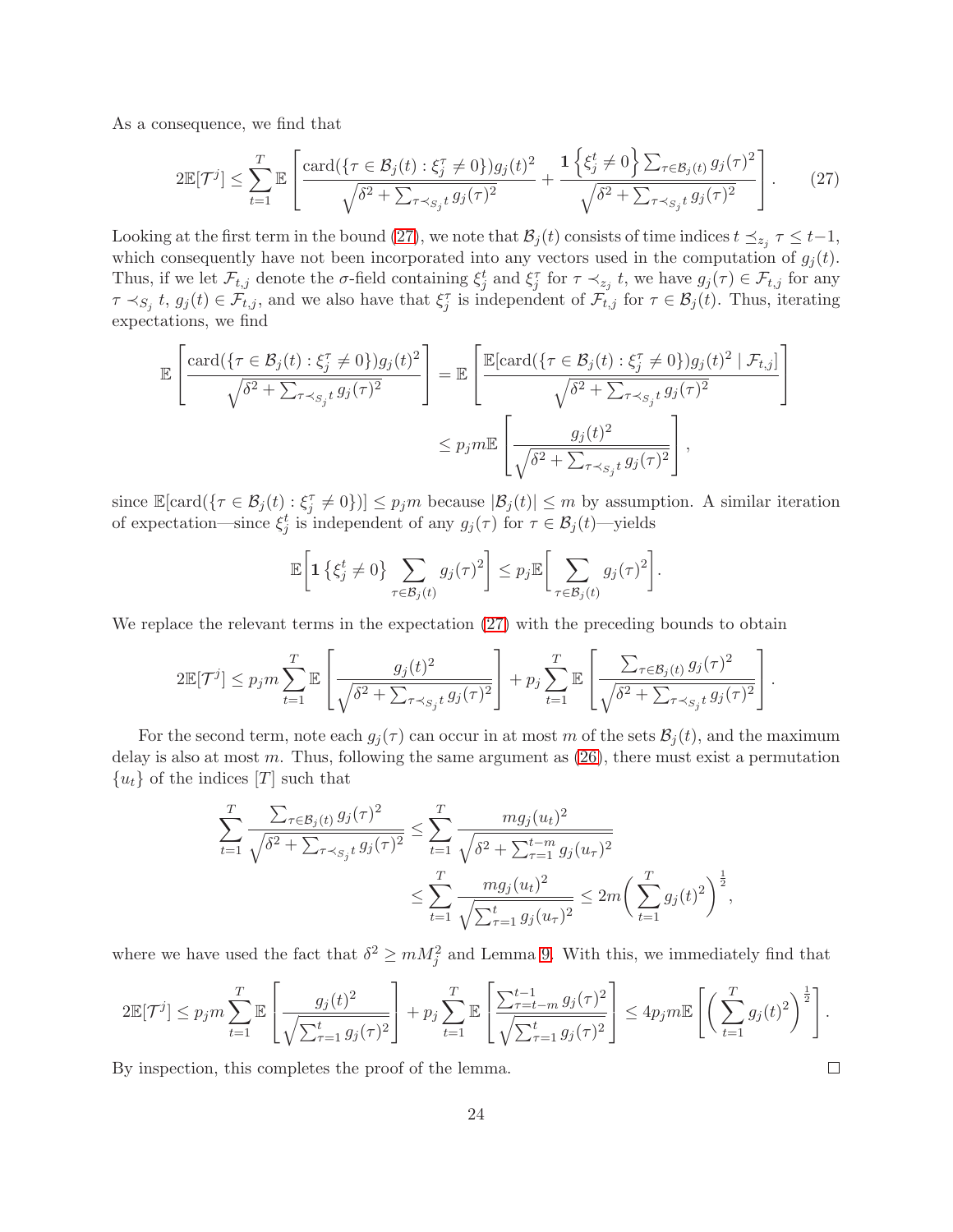### <span id="page-24-0"></span>C.3 Sharpening the analysis (proof of Corollary [6\)](#page-7-2)

We now demonstrate how to sharpen the analysis in the proof of Theorem [5](#page-7-1) to allow the initial matrix  $\delta^2$  to be smaller than  $mM_j^2$ . Roughly, we argue that for a smaller setting of  $\delta^2$ , we can have  $\delta^2 \geq \sum_{\tau=t-m+1}^t g_j(\tau)^2$  for all t with high probability, in which case all the previous arguments go through verbatim. In particular, we show how the terms  $\mathcal{T}_1$  and  $\mathcal{T}_2$ , defined in expression [\(22\)](#page-19-3), may be bounded under the weaker assumptions on  $\delta^2$  specified in Corollary [6.](#page-7-2)

For this argument, we focus on  $\mathcal{T}_1$ , as the argument for  $\mathcal{T}_2$  is identical. We begin by defining the event  $\mathcal E$  to occur if  $\delta^2 \ge \sum_{\tau=t-m+1}^t g_j(\tau)^2$  for all t. We then have

$$
1\{\mathcal{E}\}\sum_{t=1}^{T} \frac{g_j(t)^2}{\sqrt{\delta^2 + \sum_{\tau \prec_{Sj} t} g_j(\tau)^2}} \le 1\{\mathcal{E}\}\sum_{t=1}^{T} \frac{g_j(t)^2}{\sum_{\tau=1}^{t} g_j(\tau)^2} \le 2\bigg(\sum_{t=1}^{T} g_j(t)^2\bigg)^{\frac{1}{2}}
$$

by Lemma [9.](#page-18-2) On the other hand, on  $\mathcal{E}^c$ , we have by our assumption that  $\delta^2 \geq M_j^2$  that

$$
1 \left\{ \mathcal{E}^c \right\} \sum_{t=1}^T \frac{g_j(t)^2}{\sqrt{\delta^2 + \sum_{\tau \prec_{Sj} t} g_j(\tau)^2}} \le 1 \left\{ \mathcal{E}^c \right\} \sum_{t=1}^T |g_j(t)|,
$$

so if we can show that  $\mathcal{E}^c$  has sufficiently low probability, then we still obtain our desired results. Indeed, by Hölder's inequality we have

$$
\mathbb{E}\bigg[\sum_{t=1}^{T} \frac{g_j(t)^2}{\sqrt{\delta^2 + \sum_{\tau \prec_{Sj} t} g_j(\tau)^2}}\bigg] \leq 2\mathbb{E}\left[\bigg(\sum_{t=1}^{T} g_j(t)^2\bigg)^{\frac{1}{2}}\right] + \mathbb{E}\bigg[\mathbf{1}\left\{\mathcal{E}^c\right\}\sum_{t=1}^{T} \frac{g_j(t)^2}{\sqrt{\delta^2 + \sum_{\tau \prec_{Sj} t} g_j(\tau)^2}}\bigg]
$$

$$
\leq 2\mathbb{E}\left[\bigg(\sum_{t=1}^{T} g_j(t)^2\bigg)^{\frac{1}{2}}\right] + \mathbb{E}[\mathbf{1}\left\{\mathcal{E}^c\right\}]^{\frac{1}{2}}\mathbb{E}\left[\bigg(\sum_{t=1}^{T} |g_j(t)|\bigg)^2\right]^{\frac{1}{2}}.\tag{28}
$$

It thus remains to argue that  $\mathbb{P}(\mathcal{E}^c)$  is very small, since

<span id="page-24-2"></span>
$$
\mathbb{E}\left[\left(\sum_{t=1}^T |g_j(t)|\right)^2\right] \le T \mathbb{E}\left[\sum_{t=1}^T g_j(t)^2\right]
$$

by Jensen's inequality. Now, we note that  $g_j(t)^2 \leq M_j^2$  and that the  $\xi_j^t$  are i.i.d., so we can define the sequence  $X_t = \mathbf{1}\left\{\xi_j^t \neq 0\right\}$  and we have

$$
\mathbb{P}(\mathcal{E}^c) = \mathbb{P}\bigg(\exists t \in [T] : \sum_{\tau=t}^{t+m-1} g_j(\tau)^2 > \delta^2\bigg) \leq \mathbb{P}\bigg(\exists t \in [T] : \sum_{\tau=t}^{t+m-1} X_t > \delta^2 / M_j^2\bigg).
$$

Definine  $\gamma = \delta^2 / M_j^2$ , and let  $p = p_j$  for shorthand. Since  $X_t \leq 1$ ,  $\mathbb{E}[X_t] \leq p$ , and  $\text{Var}(X_t) \leq p(1-p)$ , Bernstein's inequality implies that for any fixed t and any  $\epsilon \geq 0$ 

<span id="page-24-1"></span>
$$
\mathbb{P}\bigg(\sum_{\tau=t}^{t+m-1} X_t \ge pm + \epsilon\bigg) \le \exp\bigg(-\frac{\epsilon^2}{2mp(1-p) + 2\epsilon/3}\bigg). \tag{29}
$$